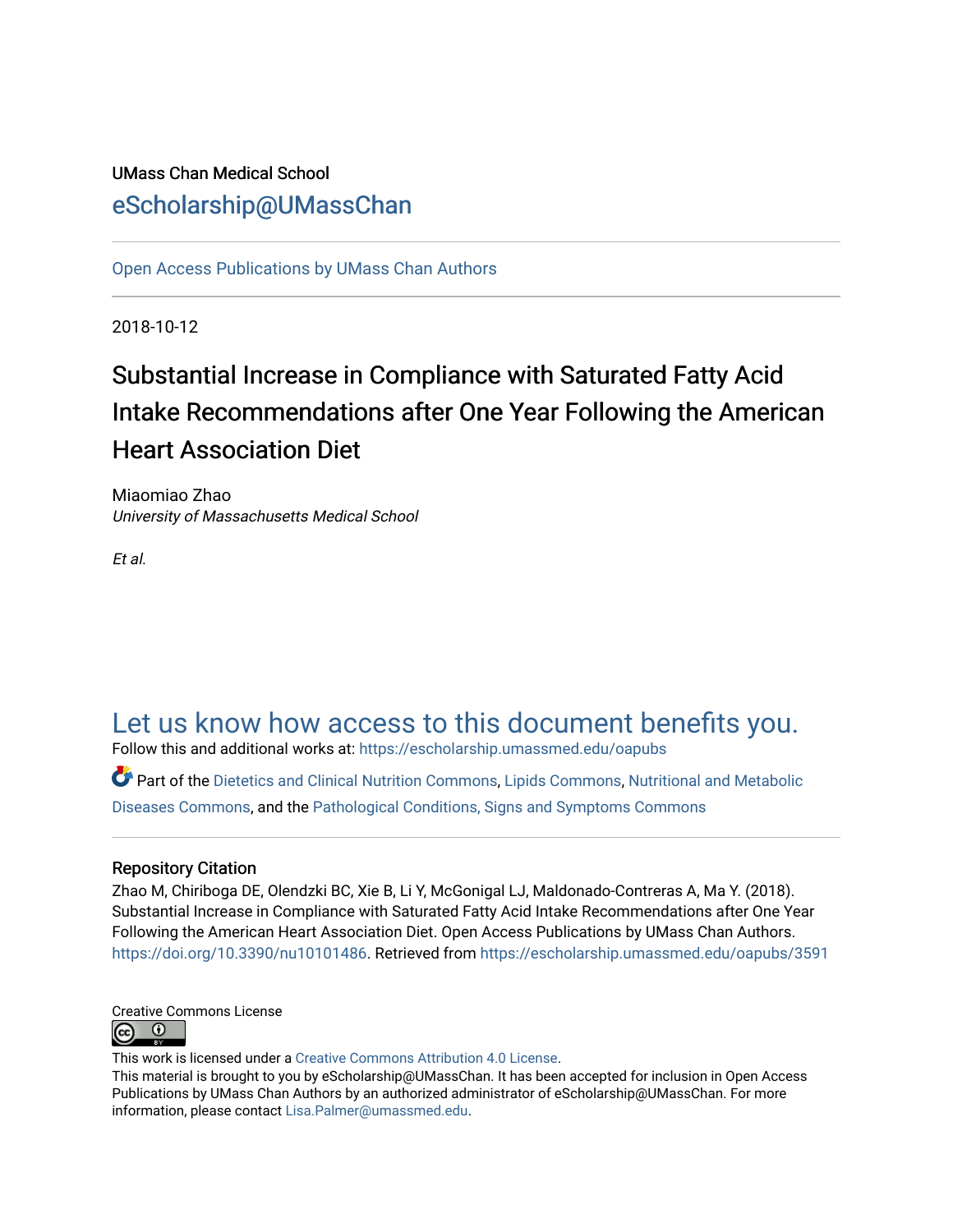

*Article*

# **Substantial Increase in Compliance with Saturated Fatty Acid Intake Recommendations after One Year Following the American Heart Association Diet**

### **Miaomiao Zhao 1,2, David Chiriboga <sup>3</sup> , Barbara Olendzki <sup>2</sup> , Bin Xie <sup>4</sup> , Yawen Li <sup>5</sup> , Lisa Jo McGonigal <sup>6</sup> , Ana Maldonado-Contreras <sup>7</sup> and Yunsheng Ma 2,\***

- <sup>1</sup> School of Clinical Medicine, Shanghai University of Medicine and Health Sciences, Shanghai 201318, China; zhaomm@sumhs.edu.cn
- <sup>2</sup> Division of Preventive and Behavioral Medicine, Department of Quantitative Health Sciences, University of Massachusetts Medical School, Worcester, MA 01655, USA; Barbara.Olendzki@umassmed.edu
- <sup>3</sup> Division of Cardiovascular Medicine, Department of Medicine, University of Massachusetts Medical School, Worcester, MA 01655, USA; David.Chiriboga@umassmed.edu
- <sup>4</sup> School of Community & Global Health, Claremont Graduate University, Claremont, CA 91711, USA; bin.xie@cgu.edu
- <sup>5</sup> School of Social Work, San Diego State University, San Diego, CA 92182, USA; yli@mail.sdsu.edu
- <sup>6</sup> Department of Family Medicine and Community Health, University of Massachusetts Medical School, Worcester, MA 01655, USA; LisaJo.McGonigal@umassmemorial.org
- <sup>7</sup> Department of Microbiology & Physiological Systems, University of Massachusetts Medical School, Worcester, MA 01655, USA; Ana.Maldonado@umassmed.edu
- **\*** Correspondence: Yunsheng.Ma@umassmed.edu; Tel.: +1-508-856-1008

Received: 28 August 2018; Accepted: 4 October 2018; Published: 12 October 2018



**Abstract:** The American Heart Association (AHA) dietary guidelines recommend 30–35% of energy intake (%E) be from total fat, <7%E from saturated fatty acids (SFA), and <1%E from trans fatty acid (TFA). This study evaluates the effect of AHA dietary counselling on fat intake. Between 2009 and 2014, 119 obese adults with metabolic syndrome (MetS), (71% women, average 52.5 years of age, and 34.9 kg/ $m^2$  of body mass index), received individual and group counselling on the AHA diet, over a one-year study period. Each participant attended 2 individual sessions (months 1 and 12) and 12 group sessions, at one-month intervals. At baseline and one-year, we collected three random 24-h diet recalls (two weekdays and one weekend day). Fat intake patterns over time were analyzed using paired-*t* test and linear mixed-effect models. There was significant variation on SFA and TFA intake per meal, being highest at dinner, in restaurants, and on weekends. Over the one-year study period, daily intake of total fat, SFA, and TFA decreased by 27%, 37% and 41%, respectively (*p*-value < 0.01, each). Correspondingly, the percentage of participants complying with AHA's recommendations, increased from 25.2% to 40.2% for total fat (*p*-value = 0.02); from 2.5% to 20.7% for SFA (*p*-value < 0.01); and from 45.4% to 62% for TFA (*p*-value = 0.02). Additionally, SFA intake for all meal types at home decreased significantly (*p*-value < 0.05, each). AHA dietary counselling significantly increased the compliance with AHA dietary guidelines, with an eightfold increase in compliance in SFA intake. Nonetheless, ~80% of our participants still exceeded the recommended SFA intake. Substantial efforts are needed to encourage low-SFA and low-TFA food preparation at home, with strong public health policies to decrease SFA and TFA in restaurants and prepared foods.

**Keywords:** fatty acids; metabolic syndrome; American Heart Association (AHA) diet

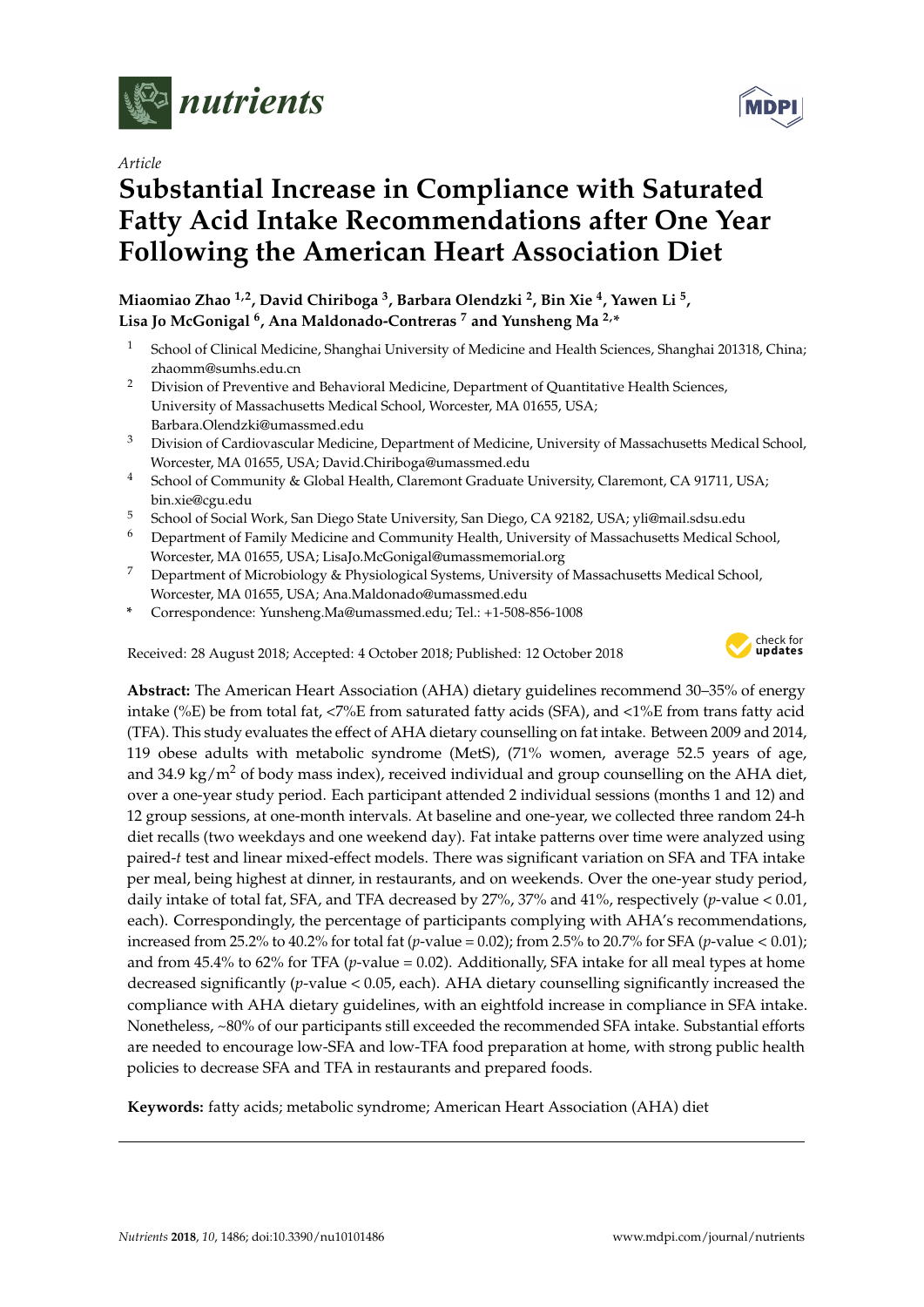#### **1. Introduction**

Cardiovascular disease (CVD) is the leading cause of death in the United States, and the risk is often exacerbated by a poor diet [\[1\]](#page-11-0). Saturated fatty acids (SFA) and trans fatty acids (TFA) have been widely understood to have a negative effect on serum cholesterol profiles, thereby increasing the risk of CVD [\[2–](#page-11-1)[5\]](#page-11-2). Numerous randomized controlled trials [\[6](#page-12-0)[–8\]](#page-12-1) and prospective observational studies [\[9–](#page-12-2)[12\]](#page-12-3) have provided strong and consistent evidence that a decrease in dietary SFA reduces the risk of CVD events and all-cause mortality.

Worldwide guidelines have promoted the replacement of SFA with polyunsaturated fatty acids (PUFA), while suggesting that TFA intake should be entirely avoided. The current American Heart Association and American College of Cardiology (AHA/ACC) guidelines suggest a decrease in SFA intake to 5–6% of an individual's total daily energy intake (%E) for those with elevated low-density lipoprotein cholesterol (LDL-C) concentration [\[13\]](#page-12-4). The 2015–2020 US Department of Agriculture Dietary Guidelines for Americans also recommends consuming <10%E from SFA for the general population, as well as the replacement of SFA with unsaturated fats [\[14\]](#page-12-5). Similarly, the National Lipid Association Expert Panel strongly recommends a healthy diet low in SFA (<7%E) [\[15\]](#page-12-6). However, despite these recommendations, SFA intake remains high in the United States [\[16\]](#page-12-7).

Metabolic syndrome (MetS) is associated with an increased risk of developing CVD and Type 2 Diabetes Mellitus (T2DM) [\[17,](#page-12-8)[18\]](#page-12-9), and nearly 35% of US adults and 50% of those aged  $\geq$ 60 years suffer from MetS in 2011–2012 [\[19\]](#page-12-10). Epidemiological studies have demonstrated that higher SFA and TFA intake are modifiable dietary risk factors for MetS [\[20](#page-12-11)[–23\]](#page-13-0). However, current SFA and TFA intake and meal-consumption patterns among MetS patients remain elusive. The purposes of AHA dietary recommendations are to promote a healthy diet and lifestyle, and since 1961 the AHA has suggested a reduction in dietary SFA and TFA in order to reduce the risk of CVD [\[13\]](#page-12-4). However, to our knowledge, there has been no research so far aimed at evaluating the effectiveness of dietary counselling, based on the AHA dietary guidelines, in decreasing SFA and TFA intake.

In this study, we investigated the effect of AHA-based dietary counselling on SFA and TFA intake among individuals with MetS. At the same time, we explored changes in SFA and TFA in different meal types, meal location, and day of the week. We hypothesized that the AHA dietary counselling would decrease SFA and TFA intake.

#### **2. Materials and Methods**

#### *2.1. Study Design and Participants*

Data of this investigation were from the "Can Do" study, which is a randomized controlled clinical trial (Clinical trial registration: NCT00911885). The purpose of the "Can Do" was to compare the multicomponent AHA dietary guidelines with a single-goal dietary suggestion to increase fiber intake for individuals with MetS. From May 2009 to February 2013, recruitment was conducted by the University of Massachusetts Medical School (UMMS), Worcester, MA. The detailed methodology was described previously [\[24\]](#page-13-1). In the "Can Do" study, a total of 240 subjects with MetS were randomized to one of two intervention groups: the AHA diet (*n* = 119) or the high-fiber diet (*n* = 121). Because of the focus of this investigation, we performed analyses using data only from the 119 subjects who participated in the AHA diet arm of the study. The study was conducted in accordance with the Declaration of Helsinki, and the protocol was approved by the Institutional Review Board (IRB) of UMMS. All subjects gave their informed consent for inclusion before they participated in the study. Adverse events during the study were reviewed by the study's Data Safety and Monitoring Board, and reported to the UMMS IRB.

Participants were eligible for the study if they: (1) were 21–70 years old; (2) had a body mass index (BMI) of 30–40 kg/m<sup>2</sup> and expressed interested in losing weight; (3) had MetS as defined by having any three of the five abnormal indicators [\[25\]](#page-13-2): waist circumference >102 cm for men and 88 cm for women, triglycerides levels ≥150 mg/dL, high-density lipoprotein cholesterol (HDL-C) levels <40 mg/dL for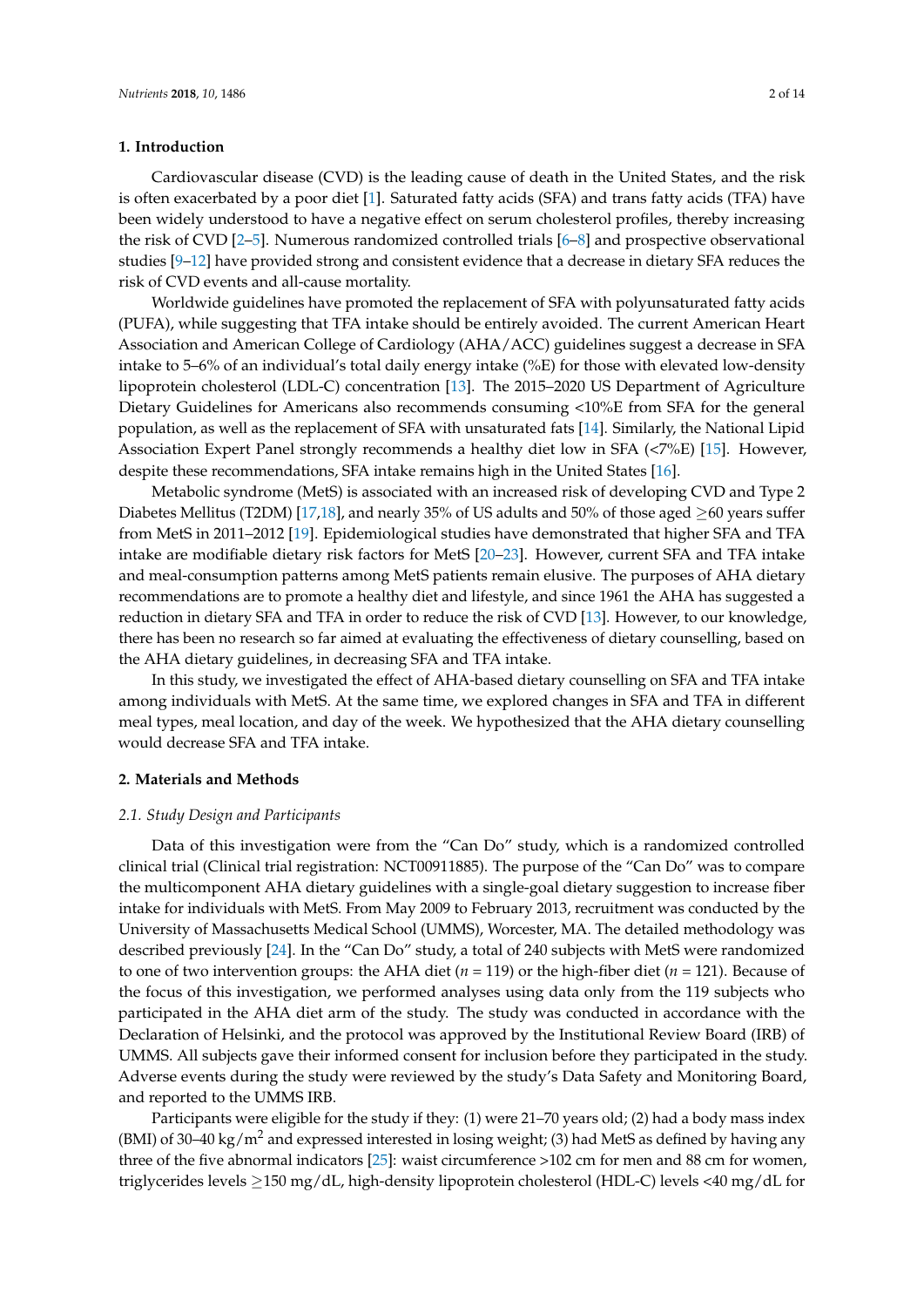men and <50 mg/dL for women, hypertension with systolic blood pressure ≥130 mmHg or diastolic blood pressure  $\geq$ 85 mmHg, and fasting glucose concentrations  $\geq$ 110 mg/dL; (4) were non-smokers; (5) had access to a telephone; (6) were able to give informed consent; and (7) had approval to participate in the study from their primary care physician.

Exclusion criteria included: (1) diabetes diagnosis, or fasting blood sugar  $\geq$ 120 mg/dL; (2) acute coronary events within 6 months before the study; (3) a woman who was pregnant or lactating; (4) eating disorders; (5) bariatric surgery (6) current participation in a weight-loss program; (7) following other dietary regimens; (8) depression with a high risk of suicide; and (9) intention to move out central Massachusetts during the study period.

#### *2.2. American Heart Association Dietary Counselling*

Participants were instructed to follow the 2006 AHA dietary guidelines [\[26\]](#page-13-3): (1) choosing whole-grain, high-fiber foods ( $\geq$ 30 g/day of dietary fiber); (2) consuming lean animal and vegetable protein foods; (3) consuming vegetables and fruits; (4) eating fish at least twice a week; (5) reducing sugar intake; (6) minimizing sugary drinks; (7) reducing sodium intake; (8) no alcohol intake; (9) obtaining 50–55%E from carbohydrate; (10) obtaining 15–20%E from protein; (11) obtaining 30–35%E from fat; (12) limiting saturated fat to <7%E and trans fat to <1%E; and (13) limiting dietary cholesterol intake to <300 mg/day. Each participant was encouraged to attend 2 individual sessions and 12 group sessions during the one-year study period [\[27\]](#page-13-4). Details of the individual and group sessions are displayed in Table [1.](#page-3-0) Each session was audio-recorded, and a random 10% were selected for counselling fidelity review by an auditor.

| Table 1. American Heart Association (AHA) dietary intervention in the clinical study. |
|---------------------------------------------------------------------------------------|
|---------------------------------------------------------------------------------------|

<span id="page-3-0"></span>

| <b>Month/Session</b>         | Topic                                       |
|------------------------------|---------------------------------------------|
| Month $1/\text{group }1$     | Orientation/Getting Started with AHA Eating |
| Month 1/individual visit #1  | Individual Consultation                     |
| Month $2$ /group 2           | Hunger, Satiety, and Appetite               |
| Month 3/group 3              | AHA Meal Planning: Focus on Whole Grains    |
| Month 3/group 4              | AHA Meal Planning: Focus on Proteins        |
| Month 4/group 5              | AHA Meal Planning: Focus on Vegetables      |
| Month 5/group 6              | AHA Meal Planning: Focus on Fats and Oils   |
| Month 6/group 7              | AHA Meal Planning: Focus on Fruits          |
| Month $7/$ group $8$         | Four keys to AHA Eating Out                 |
| Month 8/group 9              | The Science of Taste                        |
| Month 9/group 10             | Motivation and Long-Term Changes            |
| Month 10/group 11            | How to Improve Dietary Quality              |
| Month 11/group 12            | Savvy Super Marketing: Supermarket Tour     |
| Month 12/individual visit #2 | <b>Individual Consultation</b>              |

#### *2.3. Dietary Assessment*

Three 24-h dietary recalls (two on weekdays and once on weekend) were performed at both baseline and one-year visits in order to determine the average individual dietary intake (within three weeks of the study visit). Dietary recalls were performed by dietitians who were blinded to the intervention process. Participants were provided with a booklet detailing food portions to estimate portion size prior to the call. Data for SFA, TFA, other selected fatty acids (FA), total energy, and other nutrients were calculated using the Nutritional Data System for Research (NDS-R, 2010–2012, Minneapolis, MN, USA) [\[28\]](#page-13-5).

#### *2.4. Statistical Analyses*

Continuous variables were summarized as means (95% confidence interval (CI)), and the comparison between groups was based on student's *t*-test or analysis of variance (ANOVA);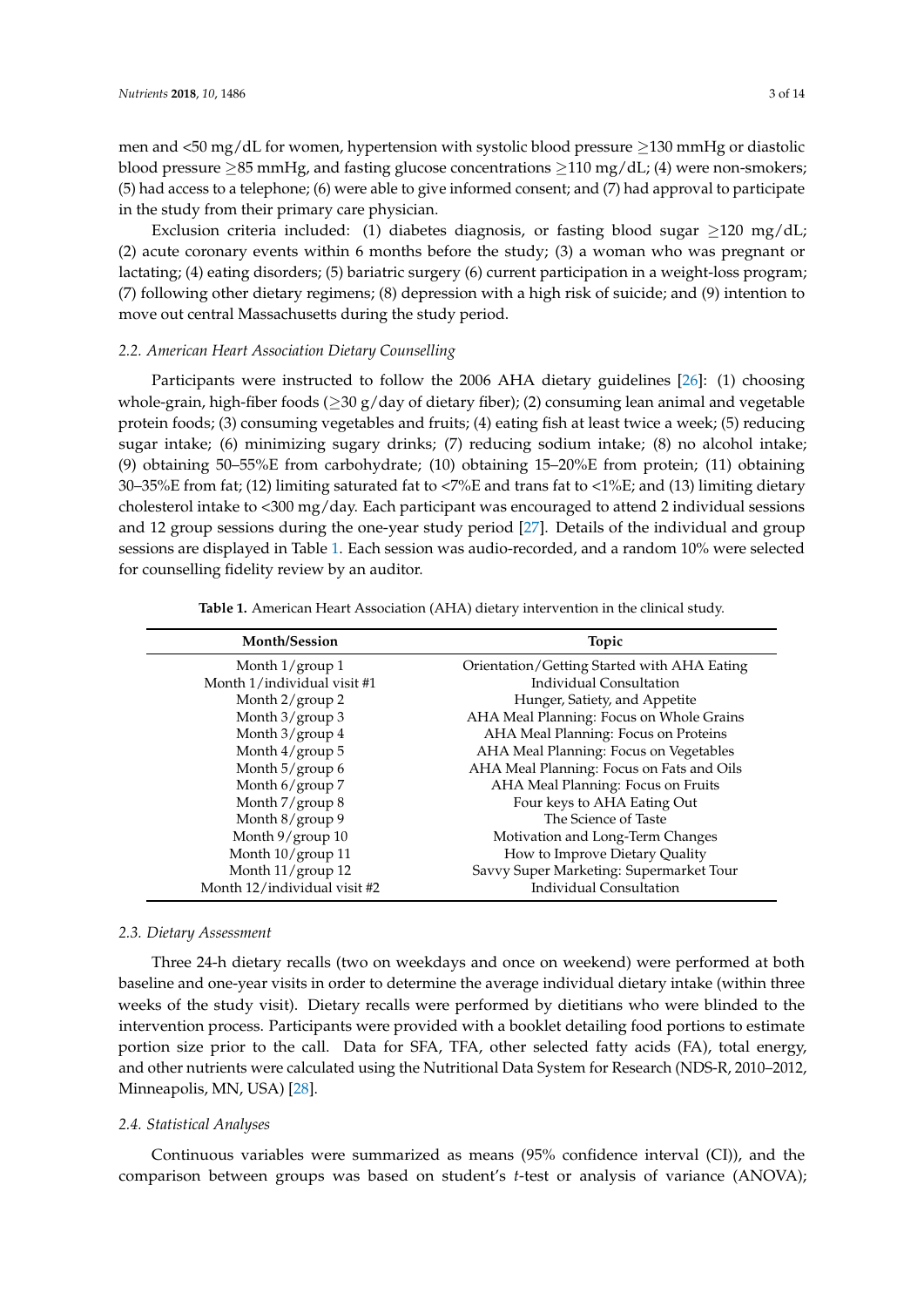categorical variables were presented as percentage and the comparison between groups were based on chi-squared test. Paired-t test was conducted to examine SFA, TFA, and other selected FA intake patterns over time. Linear mixed-effect models were conducted to examine the differences of SFA and TFA intake between baseline and one-year visits, meal type, meal location and meal time, with time point set as a fixed effect and participant identification as a random effect. For analyses of meal location, independent variables included time point, meal type, gender, meal location and the interaction of time point, meal type and meal location. Meanwhile, meal time was assessed, with independent variables that included time point, meal type, gender, meal time and the interaction of time point, meal type and meal time. The %E of SFA and TFA were also analyzed after adjusting for total energy intake. All analyses were conducted using SAS 9.4 (SAS Institute, Cary, NC, USA). Two-side *p* values less than 0.05 indicated statistical significance.

#### **3. Results**  $T_{\text{SUSY}}$

The present investigation included 119 obese subjects with MetS (BMI: 34.9 kg/m<sup>2</sup>, 95% CI 34.4 to 35.5). The average age was 52.5 years old (95% CI 50.7 to 54.3 years), and 85 of the 119 participants (71%) were women. Mean attendance to AHA dietary counselling was 7.9 sessions (standard deviation (SD) = 3.9) out of a total of 14 sessions. Baseline SFA and TFA intake by demographic characteristics are presented in Table 2. SFA intake was significantly higher in males ( $p$ -[val](#page-5-0)ue = 0.001 for  $g/day$ ) and among Caucasians (*p*-value = 0.038 and *p*-value = 0.020 for g/day and % E). TFA intake was significantly higher in those with lower household income (*p*-value = 0.028 for g/day). During the one-year study, a total of four adverse events were reported. It was determined that the causes of these adverse events were not treatment-related (hysterectomy, pneumonia, lung cancer, and kidney stones).

Figure 1 illustrates the improvement in compliance, between the baseline and the one-year study Figure 1 [ill](#page-4-0)ustrates the improvement in compliance, between the baseline and the one-year study visit, with the AHA recommendations for total fat, SFA, and TFA intake among study participants. visit, with the AHA recommendations for total fat, SFA, and TFA intake among study participants. After one-year dietary counselling, percentage of participants who were compliant with the AHA After one-year dietary counselling, percentage of participants who were compliant with the AHA dietary guidelines fat intake recommendations as %E increased from 25.2% to 40.2% for total fat dietary guidelines fat intake recommendations as %E increased from 25.2% to 40.2% for total fat intake (p-value = 0.02); from 2.5% to 20.7% (p-value < 0.01) for SFA intake; and from 45.4% to 62% (*p*-value = 0.02) for TFA intake. (*p*-value = 0.02) for TFA intake.

<span id="page-4-0"></span>

**Figure 1.** Percentage of participants complying with the AHA dietary intake recommendations for **Figure** 1. Percentage of participants complying with the AHA dietary intake recommendations for total fat, saturated fatty acid (SFA) and trans fatty acid (TFA) over time. total fat, saturated fatty acid (SFA) and trans fatty acid (TFA) over time.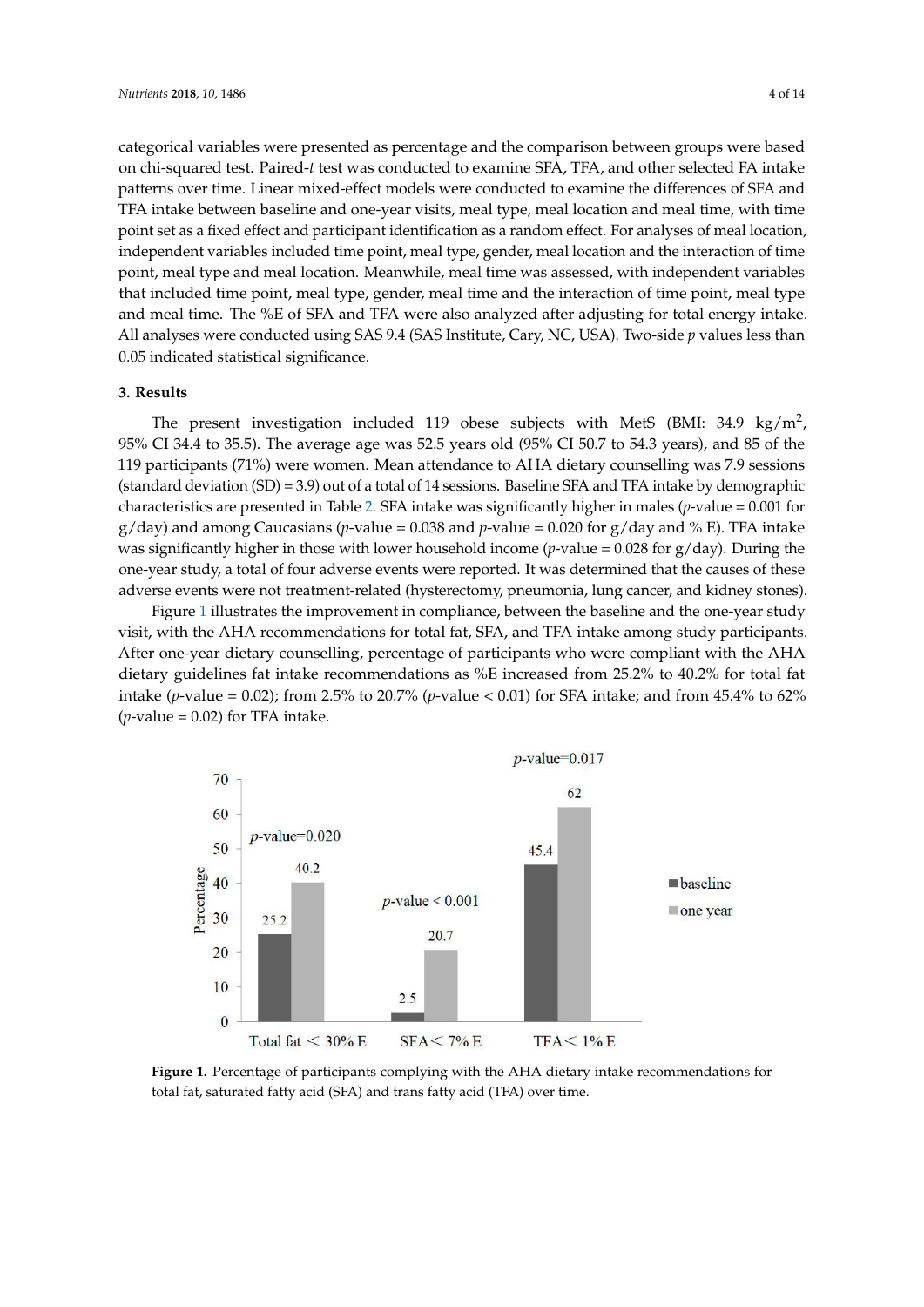<span id="page-5-0"></span>

| Variable                    | $n\left(\%\right)$ | <b>SFA Intake</b>      |            |                        |                 | <b>TFA</b> Intake             |            |                                |                 |
|-----------------------------|--------------------|------------------------|------------|------------------------|-----------------|-------------------------------|------------|--------------------------------|-----------------|
|                             |                    | g/day                  | $p$ -Value | %E                     | <i>p</i> -Value | g/day                         | $p$ -Value | %E                             | <i>p</i> -Value |
| Gender                      |                    |                        |            |                        |                 |                               |            |                                |                 |
| Male                        | 34(28.6)           | 32.18 (26.35 to 38.00) | 0.001      | 11.86 (10.77 to 12.94) | 0.471           | 3.14 (2.37 to 3.91)           | 0.078      | 1.13 (0.98 to 1.28)            | 0.524           |
| Female                      | 85 (71.4)          | 24.09 (21.97 to 26.21) |            | 11.44 (10.86 to 12.02) |                 | $2.50$ (2.17 to 2.84)         |            | 1.20 $(1.07 \text{ to } 1.34)$ |                 |
| Age group                   |                    |                        |            |                        |                 |                               |            |                                |                 |
| $20 - 40$                   | 12(10.1)           | 32.87 (26.01 to 39.74) | 0.296      | 11.28 (9.88 to 12.68)  | 0.771           | 3.41 (1.78 to 5.03)           | 0.24       | $1.08$ (0.78 to 1.37)          | 0.424           |
| $41 - 60$                   | 35(29.4)           | 24.91 (21.59 to 28.24) |            | 11.20 (10.31 to 12.09) |                 | $2.44$ (2.01 to 2.86)         |            | $1.14$ (0.94 to 1.35)          |                 |
| $51 - 60$                   | 46(38.7)           | 26.26 (21.62 to 30.90) |            | 11.81 (10.87 to 12.74) |                 | $2.89$ (2.25 to 3.52)         |            | $1.29(1.10 \text{ to } 1.48)$  |                 |
| $61 - 70$                   | 26(21.8)           | 25.66 (21.34 to 29.97) |            | 11.74 (10.62 to 12.86) |                 | $2.33(1.86 \text{ to } 2.81)$ |            | $1.09(0.90 \text{ to } 1.28)$  |                 |
| Race/ethnicity              |                    |                        |            |                        |                 |                               |            |                                |                 |
| Caucasian                   | 108(90.8)          | 27.17 (24.74 to 29.59) | 0.038      | 11.75 (11.21 to 12.29) | 0.020           | $2.73$ (2.39 to 3.06)         | 0.406      | $1.20(1.08 \text{ to } 1.31)$  | 0.380           |
| Others                      | 11(9.2)            | 18.86 (12.57 to 25.16) |            | 9.69 (8.36 to 11.02)   |                 | $2.26(0.84 \text{ to } 3.68)$ |            | 1.03 (0.74 to 1.33)            |                 |
| Highest education level     |                    |                        |            |                        |                 |                               |            |                                |                 |
| High school diploma or less | 13(11.0)           | 30.98 (20.35 to 41.62) | 0.335      | 12.47 (10.67 to 14.28) | 0.48            | 2.59 (1.36 to 3.82)           | 0.873      | $1.08$ (0.72 to 1.43)          | 0.777           |
| Bachelor's degree or less   | 71(60.2)           | 26.23 (23.46 to 29.00) |            | 11.49 (10.87 to 12.11) |                 | $2.75(2.35 \text{ to } 3.16)$ |            | $1.19(1.06 \text{ to } 1.32)$  |                 |
| Graduate/professional       | 34(28.8)           | 24.86 (20.48 to 29.25) |            | 11.43 (10.34 to 12.52) |                 | $2.57(1.92 \text{ to } 3.23)$ |            | 1.21 (0.98 to $1.44$ )         |                 |
| Household income            |                    |                        |            |                        |                 |                               |            |                                |                 |
| \$0-\$30,000                | 12(10.1)           | 33.45 (22.53 to 44.37) | 0.177      | 11.67 (9.48 to 13.87)  | 0.385           | $4.21$ (2.08 to 6.33)         | 0.028      | 1.32 (0.93 to 1.72)            | 0.447           |
| \$30,000-\$50,000           | 19(16.0)           | 26.60 (21.42 to 31.78) |            | 12.34 (10.98 to 13.71) |                 | $2.72$ (1.99 to 3.45)         |            | 1.35 $(0.93 \text{ to } 1.76)$ |                 |
| \$50,000-\$75,000           | 20(16.8)           | 25.14 (17.08 to 33.20) |            | 11.31 (9.63 to 12.99)  |                 | $2.46(1.96 \text{ to } 2.95)$ |            | 1.18(1.01 to 1.36)             |                 |
| More than \$75,000          | 43(36.1)           | 27.13 (23.85 to 30.42) |            | 11.79 (11.03 to 12.55) |                 | $2.61$ (2.16 to 3.06)         |            | $1.14(0.98 \text{ to } 1.30)$  |                 |
| Unclear                     | 25(21.0)           | 22.61 (18.73 to 26.50) |            | 10.72 (9.80 to 11.65)  |                 | $2.25(1.56 \text{ to } 2.94)$ |            | $1.05(0.85 \text{ to } 1.26)$  |                 |
| <b>Components of MetS</b>   |                    |                        |            |                        |                 |                               |            |                                |                 |
| З                           | 58 (48.7)          | 24.37 (21.49 to 27.25) | 0.03       | 11.26 (10.47 to 12.06) | 0.532           | 2.61 (2.14 to 3.08)           | 0.497      | $1.20$ (1.04 to 1.35)          | 0.783           |
|                             | 41(34.5)           | 30.59 (25.62 to 35.57) |            | 11.82 (11.02 to 12.62) |                 | $2.93$ (2.31 to 3.55)         |            | 1.13(1.00 to 1.27)             |                 |
| 5                           | 20(16.8)           | 23.69 (20.31 to 27.08) |            | 11.90 (10.61 to 13.18) |                 | 2.40 (1.76 to 3.03)           |            | 1.24 (0.87 to $1.60$ )         |                 |

**Table 2.** Daily Saturated Fatty Acids (SFA) and Trans Fatty Acids (TFA) intake at baseline by participants' demographic characteristics.

MetS, metabolic syndrome.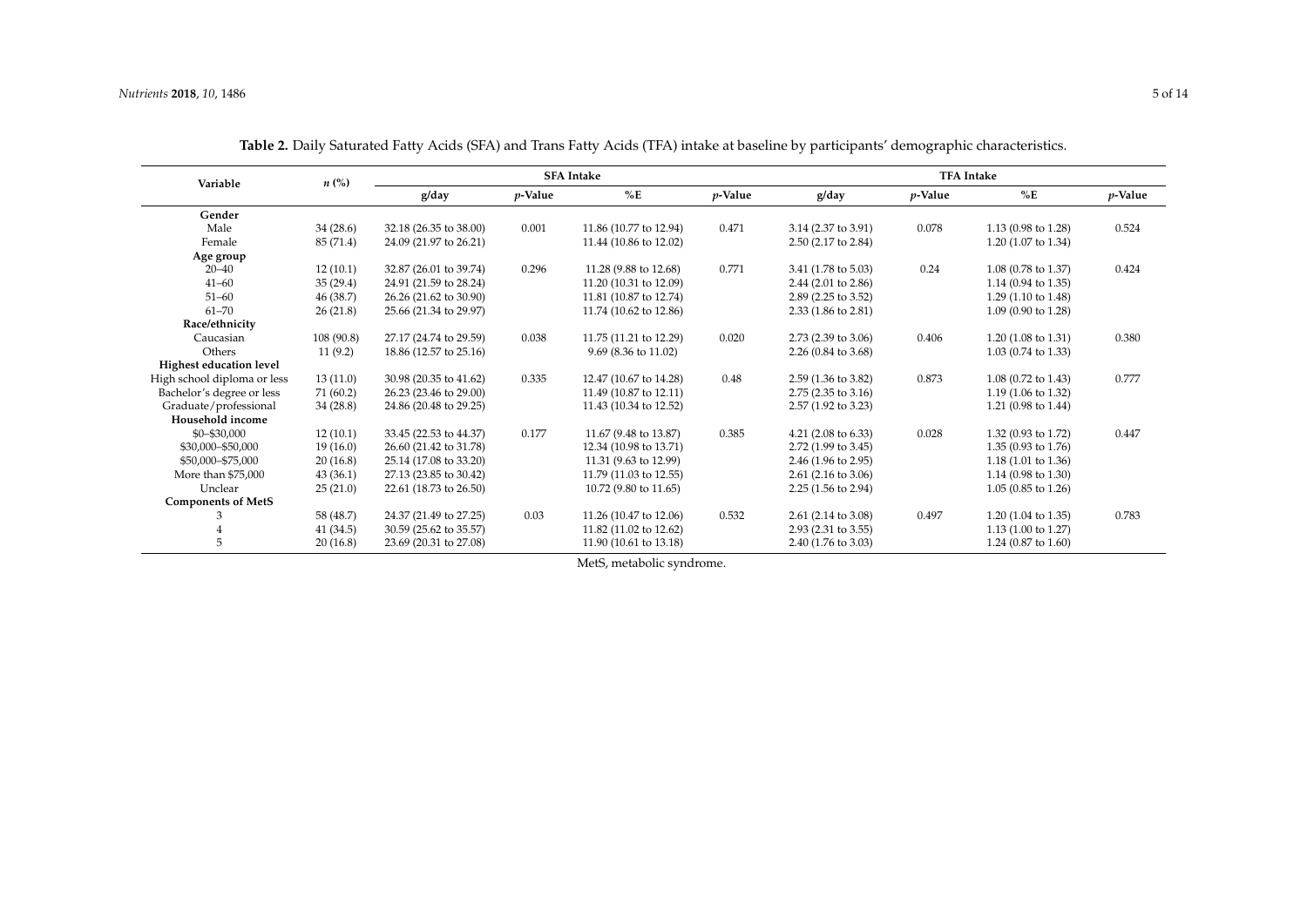The comparison of selected daily fat intake (both g and %E) between baseline and one-year follow-up visit are presented in Table [3.](#page-6-0) Average intake of total fat, SFA and TFA decreased from 74.8 g/day, 26.4 g/day and 2.7 g/day at baseline to 54.4 g/day, 16.7 g/day and 1.6 g/day at one-year (all *p*-values  $< 0.01$ ); and the corresponding %E decreased from 33.1%, 11.6% and 1.2% to 31.1%, 9.7% and 0.9% (all *p*-values < 0.01). Intake as g/day of total monounsaturated fatty acid (MUFA), oleic acid, total PUFA, linoleic acid (LA), and alpha linolenic acid (ALA) decreased significantly over the one-year period (all *p*-values < 0.05); however, their intakes as %E did not decrease. Only the intake as %E of arachidonic acid (AA) decreased significantly (*p*-value = 0.021). Meanwhile, total energy intake decreased significantly after the one-year AHA counselling (*p*-value < 0.01).

<span id="page-6-0"></span>

|                         | Baseline ( $n = 119$ )    | One Year $(n = 92)$           | Change $(n = 92)$                 | $p$ -Value |  |
|-------------------------|---------------------------|-------------------------------|-----------------------------------|------------|--|
|                         | Mean (95% CI)             | Mean (95% CI)                 | Mean (95% CI)                     |            |  |
| Total energy (kcal/day) | 1957.7 (1829.1 to 2086.3) | 1500.9 (1386.8 to 1615.0)     | $-489.4 (-604.30$ to $-374.50)$   | < 0.001    |  |
| <b>Total Fat</b>        |                           |                               |                                   |            |  |
| g/day                   | 74.76 (68.95 to 80.58)    | 54.36 (48.89 to 59.83)        | $-21.95$ ( $-27.50$ to $-16.39$ ) | < 0.001    |  |
| %E                      | 33.08 (32.06 to 34.09)    | 31.06 (29.45 to 32.68)        | $-2.15$ ( $-3.74$ to $-0.56$ )    | 0.009      |  |
| SFA, total              |                           |                               |                                   |            |  |
| g/day                   | 26.40 (24.10 to 28.70)    | 16.69 (15.00 to 18.38)        | $-10.51$ ( $-12.95$ to $-8.08$ )  | < 0.001    |  |
| $\%E$                   | 11.56 (11.05 to 12.07)    | 9.67 (8.99 to 10.34)          | $-2.06$ ( $-2.84$ to $-1.29$ )    | < 0.001    |  |
| TFA, total              |                           |                               |                                   |            |  |
| g/day                   | 2.69 (2.36 to 3.01)       | 1.58 (1.32 to 1.84)           | $-1.19$ ( $-1.59$ to $-0.80$ )    | < 0.001    |  |
| %E                      | 1.18 (1.08 to 1.29)       | $0.89$ (0.79 to 1.00)         | $-0.32$ ( $-0.47$ to $-0.16$ )    | < 0.001    |  |
| MUFA, total             |                           |                               |                                   |            |  |
| g/day                   | 26.30 (24.29 to 28.30)    | 19.88 (17.75 to 22.01)        | $-7.01$ ( $-8.96$ to $-5.07$ )    | < 0.001    |  |
| $\%E$                   | 11.77 (11.29 to 12.24)    | 11.35 (10.61 to 12.08)        | $-0.50$ ( $-1.22$ to 0.22)        | 0.17       |  |
| Oleic acid              |                           |                               |                                   |            |  |
| g/day                   | 24.52 (22.61 to 26.43)    | 18.63 (16.59 to 20.67)        | $-6.49$ ( $-8.35$ to $-4.64$ )    | < 0.001    |  |
| %E                      | 11.28 (10.76 to 11.81)    | 10.98 (10.25 to 11.72)        | $-0.41$ ( $-1.13$ to 0.31)        | 0.259      |  |
| PUFA, total             |                           |                               |                                   |            |  |
| g/day                   | 16.01 (14.40 to 17.62)    | 13.15 (11.41 to 14.88)        | $-2.90(-4.53$ to $-1.27$ )        | 0.001      |  |
| %E                      | 7.05 (6.63 to 7.48)       | 7.34 (6.73 to 7.94)           | $0.39$ (-0.27 to 1.05)            | 0.245      |  |
| LA                      |                           |                               |                                   |            |  |
| g/day                   | 14.05 (12.58 to 15.53)    | 11.50 (9.89 to 13.12)         | $-2.62$ ( $-4.12$ to $-1.13$ )    | 0.001      |  |
| %E                      | 6.32 (5.92 to 6.71)       | 6.70 (6.10 to 7.30)           | $0.40$ (-0.24 to 1.03)            | 0.216      |  |
| <b>ALA</b>              |                           |                               |                                   |            |  |
| g/day                   | 1.52 (1.36 to 1.67)       | $1.26(1.10 \text{ to } 1.41)$ | $-0.26$ ( $-0.46$ to $-0.05$ )    | 0.014      |  |
| %E                      | $0.70$ (0.64 to 0.76)     | $0.76$ (0.69 to 0.83)         | $0.06$ ( $-0.04$ to 0.17)         | 0.22       |  |
| AA                      |                           |                               |                                   |            |  |
| g/day                   | $0.13$ (0.12 to 0.15)     | $0.11$ (0.10 to 0 13)         | $-0.01$ ( $-0.03$ to 0.01)        | 0.308      |  |
| %E                      | $0.06$ (0.06 to 0.07)     | $0.07$ (0.06 to 0.08)         | $0.01$ (0.00 to 0.02)             | 0.021      |  |
| <b>EPA</b>              |                           |                               |                                   |            |  |
| g/day                   | $0.05$ (0.03 to 0.07)     | 0.05(0.03 to 0.07)            | $0.00$ (-0.02 to 0.02)            | 0.774      |  |
| <b>DPA</b>              |                           |                               |                                   |            |  |
| g/day                   | $0.03$ (0.02 to 0.04)     | $0.02$ (0.02 to 0.03)         | $0.00$ ( $-0.01$ to $0.01$ )      | 0.855      |  |
| <b>DHA</b>              |                           |                               |                                   |            |  |
| g/day                   | $0.12$ (0.08 to 0.17)     | $0.12$ (0.08 to 0.17)         | $0.01$ (-0.03 to 0.06)            | 0.559      |  |

**Table 3.** Comparison of intakes of selected fatty acids between baseline and one year.

SFA, saturated fatty acid; TFA, trans fatty acid; MUFA, monounsaturated fatty acid; PUFA, polyunsaturated fatty acid; LA, linoleic acid; ALA, alpha linolenic acid; AA, arachidonic acid; EPA, eicosapentaenoic acid; DPA, docosapentaenoic acid; DHA, docosahexaenoic acid. The paired-*t* test was used to examine if the difference between baseline and one-year is equal to zero.

Tables [4](#page-8-0) and [5](#page-9-0) demonstrate the SFA and TFA intake by meal type, location, and day of week. Overall, for SFA, subjects consumed less when they ate at home with significant one-year differences in intake observed at breakfast (from 4.54 g to 2.48 g,  $p$ -value < 0.05), lunch (from 7.53 g to 5.13 g, *p*-value < 0.05), dinner (from 10.05 g to 6.51 g, *p*-value < 0.05), and snack (from 4.03 g to 2.09 g,  $p$ -value  $< 0.05$ ). Subjects also consumed significantly less at lunch at one year when they ate in a restaurant or fast food outlet (from 10.24 g to 6.53 g, *p*-value < 0.05). At the same time, SFA intake from weekday breakfast, dinner, and snacks and weekend lunch, dinner, and snacks decreased significantly from baseline to one-year (all *p*-values < 0.05). However, significant decrease of SFA intake as %E was only observed with snacks consumed at home (from 10.37% to 7.95%, *p*-value < 0.05) and away from home (from 11.13% to 7.06%, *p*-value < 0.05) after the one-year counselling.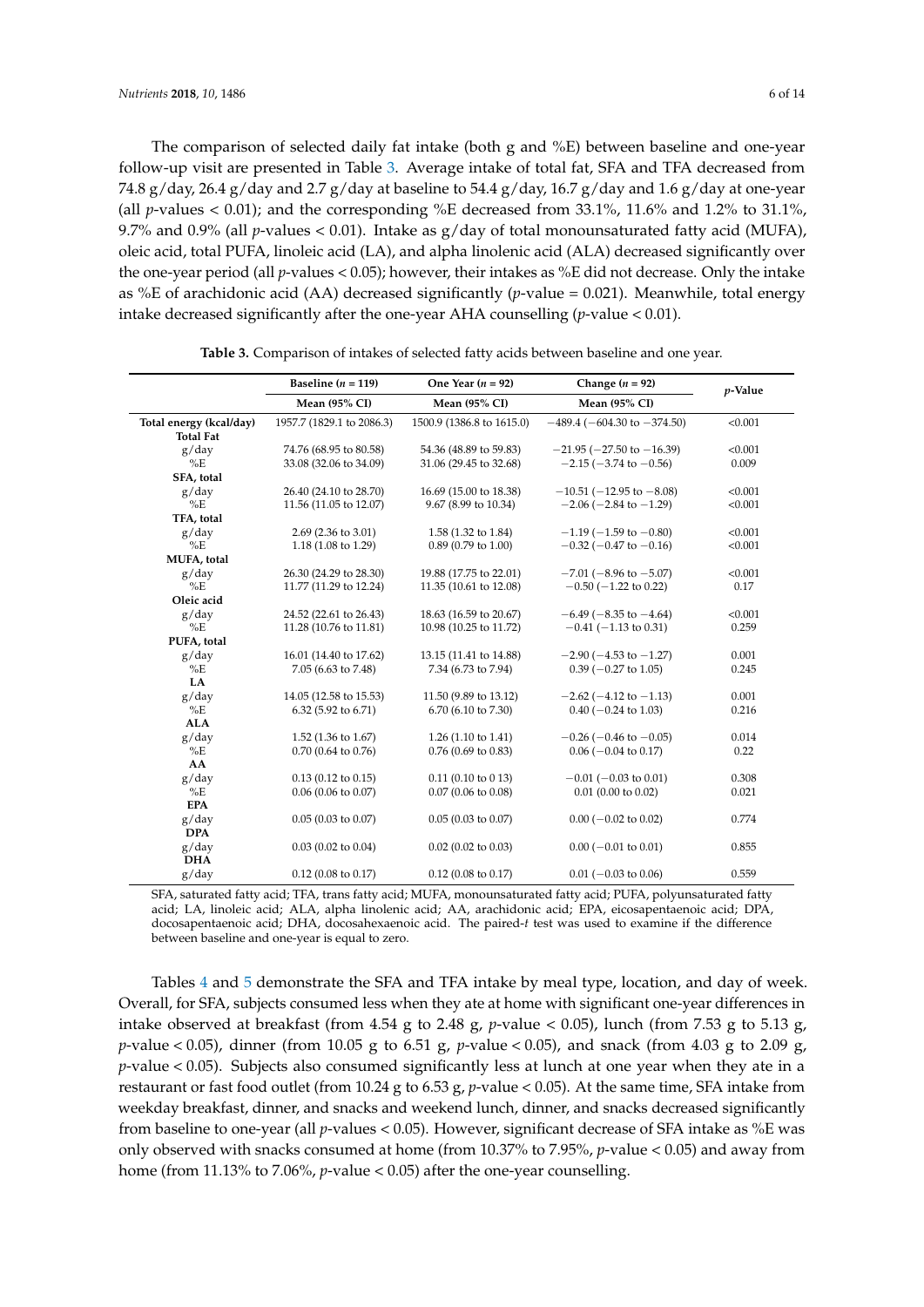Compared to baseline, TFA intake after the one-year counselling decreased when subjects ate at home, with significant differences observed for dinner (from 0.90 g to 0.60 g, *p*-value < 0.05) and snacks (from 0.42 g to 0.17 g, *p*-value < 0.05). For meals consumed in a restaurant/fast food chain, TFA intake during lunch decreased significantly at one year (from 1.81 g to 0.95 g, *p*-value < 0.05). At the same time, TFA intake from lunch in weekend days decreased significantly from baseline to one-year (from 1.12 g to 0. 52 g, *p*-value < 0.05). TFA intake as %E from different meal locations and days of week between baseline and one-year visit were similar.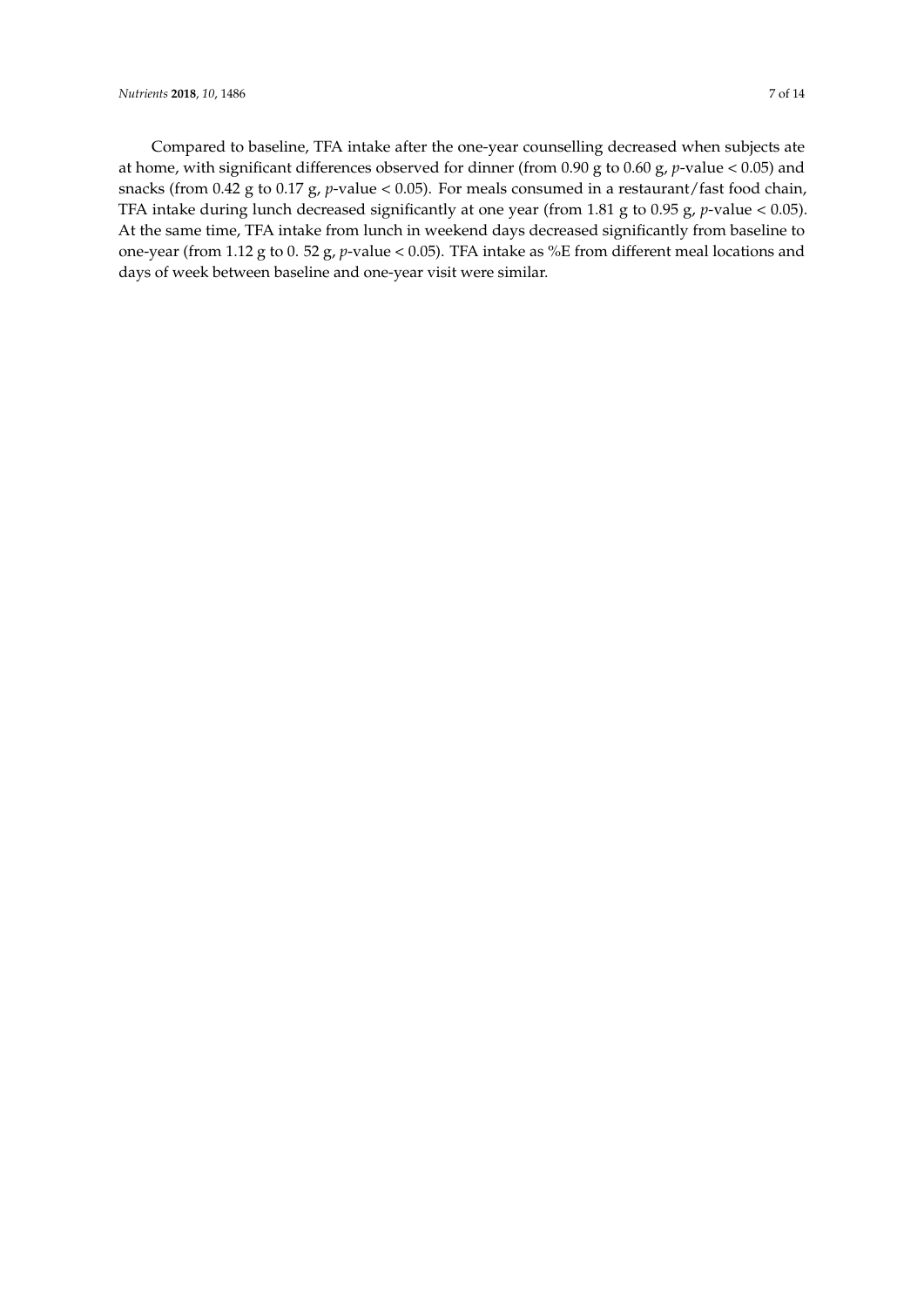| Location             | <b>Breakfast</b>       |                                   | Lunch                      |                           | Dinner                   |                         | Snack                         |                           |
|----------------------|------------------------|-----------------------------------|----------------------------|---------------------------|--------------------------|-------------------------|-------------------------------|---------------------------|
|                      | <b>Baseline</b>        | One-Year                          | <b>Baseline</b>            | One-Year                  | <b>Baseline</b>          | One-Year                | <b>Baseline</b>               | One-Year                  |
| At home              |                        |                                   |                            |                           |                          |                         |                               |                           |
|                      | $n = 123$              | $n = 146$                         | $n = 93$                   | $n=91$                    | $n = 194$                | $n = 176$               | $n = 346$                     | $n = 262$                 |
| SFA(g)               | 4.54 $(3.49 - 5.59)^2$ | 2.48 $(1.50-3.45)$ <sup>1,2</sup> | $7.53(6.35 - 8.72)^2$      | $5.13(3.93 - 6.33)^{1}$   | $10.05(9.19-10.91)$      | $6.51(5.61 - 7.41)^{1}$ | 4.03 (3.33–4.73) <sup>2</sup> | $2.09(1.31 - 2.87)^{1.2}$ |
| $SFA$ (%E)           | $9.63(7.97-11.28)$     | $7.68(6.14 - 9.21)$               | $11.25(9.36-13.13)$        | $9.80(7.91 - 11.69)$      | 10.45 (9.03-11.87)       | $9.43(8.00-10.86)$      | 10.37 (9.28-11.46)            | 7.95 $(6.72 - 9.19)^1$    |
| Away from home       |                        |                                   |                            |                           |                          |                         |                               |                           |
|                      | $n = 30$               | $n = 24$                          | $n = 55$                   | $n = 64$                  | $n = 7$                  | $n=10$                  | $n = 131$                     | $n = 109$                 |
| SFA(g)               | $4.82(2.80 - 6.84)$    | $3.64(1.38 - 5.89)$               | $6.11(4.60 - 7.62)$        | $4.35(2.94 - 5.76)$       | $7.99(3.88 - 12.11)$     | $5.38(1.93 - 8.83)$     | 2.83 $(1.80 - 3.86)^2$        | 1.54 $(0.42 - 2.67)^2$    |
| $SFA$ (%E)           | $11.03(7.83 - 14.23)$  | $10.21(6.62 - 13.79)$             | $8.54(6.14-10.93)$         | $7.61(5.38-9.84)$         | $8.67(2.11 - 15.22)$     | $8.63(3.14 - 14.13)$    | 11.13 (9.50–12.76)            | $7.06(5.27 - 8.86)^T$     |
| Restaurant/fast food |                        |                                   |                            |                           |                          |                         |                               |                           |
|                      | $n=15$                 | $n=5$                             | $n = 33$                   | $n = 23$                  | $n = 37$                 | $n = 24$                | $n=21$                        | $n=4$                     |
| SFA(g)               | $8.81(5.98-11.63)^3$   | $9.90(5.05-14.76)^3$              | 10.24 $(8.31-12.16)^3$     | 6.53 (4.21–8.84) $^{1,2}$ | $11.63(9.80-13.45)$      | $10.60(8.36-12.85)^3$   | $5.83(3.41 - 8.25)^2$         | $5.62(0.20 - 11.04)$      |
| $SFA$ (%E)           | 12.75 (8.25–17.24)     | $11.18(3.45 - 18.91)$             | $9.09(5.99 - 12.18)$       | $9.55(5.87-13.24)$        | $9.11(6.13 - 12.08)$     | $8.88(5.26 - 12.49)$    | 13.72 (9.88–17.56)            | 14.41 (5.78-23.04)        |
| Weekdays             |                        |                                   |                            |                           |                          |                         |                               |                           |
|                      | $n = 102$              | $n = 124$                         | $n = 115$                  | $n = 123$                 | $n = 148$                | $n = 144$               | $n = 332$                     | $n = 266$                 |
| SFA(g)               | 4.63 $(3.49 - 5.76)^2$ | $2.58(1.54-3.62)^{1,2}$           | $6.46(5.38 - 7.53)^2$      | $5.08(4.03 - 6.12)^2$     | $9.33(8.38 - 10.29)$     | $7.00(6.03 - 7.98)^{1}$ | $3.34(2.64-4.05)^2$           | $2.09(1.32 - 2.86)^{1.2}$ |
| $SFA$ (%E)           | 9.73 (7.94-11.52)      | 7.43 $(5.79-9.07)^2$              | $9.48(7.78 - 11.18)$       | $9.16(7.51 - 10.80)$      | $10.01(8.44 - 11.57)$    | $9.70(8.14 - 11.25)$    | $11.08(9.97-12.19)$           | $7.50(6.27 - 8.73)^2$     |
| Weekend days         |                        |                                   |                            |                           |                          |                         |                               |                           |
|                      | $n = 66$               | $n = 51$                          | $n = 66$                   | $n = 55$                  | $n = 90$                 | $n = 66$                | $n = 166$                     | $n = 109$                 |
| SFA(g)               | $5.58(4.20 - 6.95)^2$  | $3.78(2.22 - 5.33)^2$             | $9.64(8.26 - 11.02)^{2,4}$ | $5.18(3.68 - 6.68)^{1}$   | $11.73(10.54 - 12.92)^4$ | $6.91(5.53 - 8.29)^{1}$ | 4.71 (3.80–5.63) $^{2,4}$     | $1.87(0.75-2.98)^{1,2}$   |
| $SFA$ (%E)           | $10.83(8.66 - 13.01)$  | $9.91(7.45 - 12.38)$              | $11.02(8.80-13.23)$        | $8.66(6.28 - 11.05)$      | $10.49(8.52 - 12.46)$    | $8.56(6.36 - 10.76)$    | $10.04(8.60 - 11.49)$         | $8.52(6.75-10.28)$        |

**Table 4.** SFA intake by meal type, weekday and location at baseline and one year.

<span id="page-8-0"></span>All values are means (95% CI). SFA intakes per meal and SFA as a percentage of total energy by meal were estimated by LSMEANS of PROC MIXED model in SAS. *n*: The average number of times during the three 24 h given at the study point that participants ate the corresponding meal at the given location/day. "At home"—meals were eaten at home; "Away from home"—meals were eaten at work, school, friend's home, party, or reception; "Restaurant/fast food"—meals were eaten at a restaurant, cafeteria, fast food chains, take-out, or store. <sup>1</sup> *p*-value < 0.05 and *p* values compared differences between baseline and 1 year. <sup>2</sup> *p*-value < 0.05 and *p* values compared differences to dinner at the same time point. <sup>3</sup> *p*-value < 0.05 and *p* values compared differences between restaurant/fast food and eaten at home at the same time point. <sup>4</sup> *p*-value < 0.05 and *p* values compared differences to weekdays.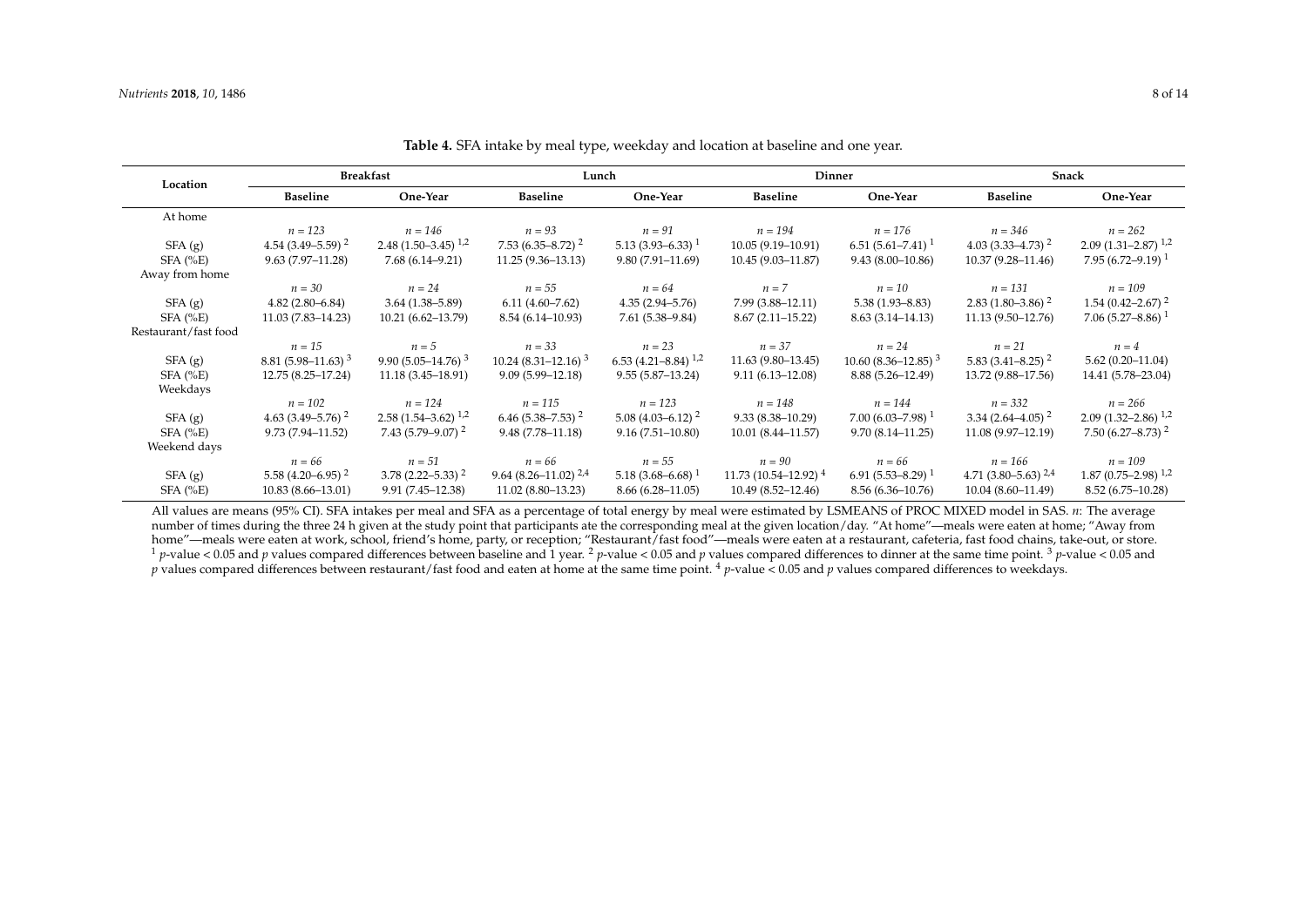| Location             | <b>Breakfast</b>        |                       | Lunch                     |                           | Dinner                  |                         | Snack                 |                           |
|----------------------|-------------------------|-----------------------|---------------------------|---------------------------|-------------------------|-------------------------|-----------------------|---------------------------|
|                      | <b>Baseline</b>         | One-Year              | <b>Baseline</b>           | One-Year                  | <b>Baseline</b>         | One-Year                | <b>Baseline</b>       | One-Year                  |
| At home              |                         |                       |                           |                           |                         |                         |                       |                           |
|                      | $n = 123$               | $n = 146$             | $n = 93$                  | $n = 91$                  | $n = 194$               | $n = 176$               | $n = 346$             | $n = 262$                 |
| TFA(g)               | $0.36(0.17-0.56)^2$     | $0.21(0.03 - 0.39)^2$ | $0.68(0.46 - 0.90)$       | $0.38(0.16 - 0.61)$       | $0.90(0.75-1.06)$       | $0.60(0.43 - 0.76)^{1}$ | $0.42(0.30-0.54)^2$   | $0.17(0.03 - 0.30)^{1.2}$ |
| TFA $(\%E)$          | $0.79(0.54 - 1.05)$     | $0.68(0.45 - 0.92)$   | $1.09(0.80 - 1.38)$       | $0.81(0.51-1.10)$         | $0.83(0.61-1.05)$       | $0.80(0.58-1.02)$       | $0.95(0.78 - 1.12)$   | $0.94(0.75 - 1.13)$       |
| Away from home       |                         |                       |                           |                           |                         |                         |                       |                           |
|                      | $n = 30$                | $n = 24$              | $n = 55$                  | $n = 64$                  | $n = 7$                 | $n=10$                  | $n = 131$             | $n = 109$                 |
| TFA(g)               | $0.40(0.01 - 0.78)$     | $0.47(0.04 - 0.90)$   | $0.84(0.55-1.12)$         | $0.52(0.26 - 0.79)$       | $1.10(0.31 - 1.90)$     | $0.36(-0.30-1.03)$      | $0.32(0.13 - 0.51)$   | $0.11 (-0.10 - 0.32)$     |
| TFA $(%E)$           | $0.90(0.40 - 1.40)$     | $1.15(0.60 - 1.71)$   | $1.00(0.63 - 1.37)$       | $0.78(0.43 - 1.12)$       | $1.04(0.02 - 2.06)$     | $0.43(-0.43-1.29)$      | $0.96(0.70-1.22)$     | $0.64(0.34 - 0.94)$       |
| Restaurant/fast food |                         |                       |                           |                           |                         |                         |                       |                           |
|                      | $n = 15$                | $n=5$                 | $n = 33$                  | $n = 23$                  | $n = 37$                | $n = 24$                | $n=21$                | $n=4$                     |
| TFA(g)               | 1.12 $(0.58-1.66)^3$    | $1.61(0.67-2.54)^3$   | $1.81(1.45-2.18)^3$       | $0.95(0.51-1.39)^{1,2,3}$ | $1.47(1.12 - 1.81)^{3}$ | $2.10(1.67-2.53)^{3}$   | $0.60(0.14-1.06)^2$   | $1.51(0.46-2.55)^{3}$     |
| TFA $(%E)$           | $1.64(0.94 - 2.34)^{3}$ | $1.87(0.66 - 3.08)$   | $1.97(1.49 - 2.45)^{2,3}$ | $1.21(0.64 - 1.78)$       | $1.18(0.72 - 1.64)$     | 1.62 $(1.06-2.19)^3$    | $1.38(0.79 - 1.98)$   | $1.55(0.20 - 2.90)$       |
| Weekdays             |                         |                       |                           |                           |                         |                         |                       |                           |
|                      | $n = 102$               | $n = 124$             | $n = 115$                 | $n = 123$                 | $n = 148$               | $n = 144$               | $n = 332$             | $n = 266$                 |
| TFA(g)               | $0.42(0.20-0.63)^2$     | $0.26(0.07-0.46)^2$   | $0.84(0.63 - 1.04)$       | $0.52(0.32 - 0.71)$       | $0.97(0.79 - 1.15)$     | $0.76(0.57-0.94)$       | $0.36(0.24 - 0.49)^2$ | $0.17(0.03 - 0.31)^2$     |
| TFA $(%E)$           | $0.90(0.62 - 1.18)$     | $0.73(0.47-0.98)$     | $1.18(0.92 - 1.44)$       | $0.91(0.66 - 1.17)$       | $0.89(0.65 - 1.13)$     | $0.86(0.62 - 1.10)$     | $0.94(0.76 - 1.11)$   | $0.74(0.54 - 0.93)$       |
| Weekend days         |                         |                       |                           |                           |                         |                         |                       |                           |
|                      | $n = 66$                | $n = 51$              | $n = 66$                  | $n = 55$                  | $n = 90$                | $n = 66$                | $n = 166$             | $n = 109$                 |
| TFA(g)               | $0.48(0.21 - 0.74)^2$   | $0.38(0.08 - 0.68)^2$ | $1.12(0.85 - 1.38)$       | $0.52(0.23 - 0.81)^{1}$   | $1.05(0.82 - 1.28)$     | $0.78(0.52 - 1.05)$     | $0.49(0.32 - 0.66)^2$ | $0.19(-0.02-0.39)^2$      |
| TFA $(\%E)$          | $0.88(0.54 - 1.22)$     | $0.96(0.58 - 1.35)$   | $1.25(0.91 - 1.60)^2$     | $0.72(0.35-1.09)$         | $0.80(0.50 - 1.11)$     | $0.88(0.54 - 1.22)$     | $1.09(0.86 - 1.32)$   | $1.25(0.97-1.54)^4$       |

**Table 5.** TFA intake by meal type, weekday and location at baseline and one year.

<span id="page-9-0"></span>All values are means (95% CI). TFA intakes per meal and TFA as a percentage of total energy by meal were estimated by LSMEANS of PROC MIXED model in SAS. *n*: The average number of times during the three 24 h given at the study point that participants ate the corresponding meal at the given location/day. "At home"—meals were eaten at home; "Away from home"—meals were eaten at work, school, friend's home, party, or reception; "Restaurant/fast food"—meals were eaten at a restaurant, cafeteria, fast food chains, take-out, or store. <sup>1</sup> *p*-value < 0.05 and *p* values compared differences between baseline and 1 year. <sup>2</sup> *p*-value < 0.05 and *p* values compared differences to dinner at the same time point. <sup>3</sup> *p*-value < 0.05 and *p* values compared differences between restaurant/fast food and eaten at home at the same time point. <sup>4</sup> *p*-value < 0.05 and *p* values compared differences to weekdays.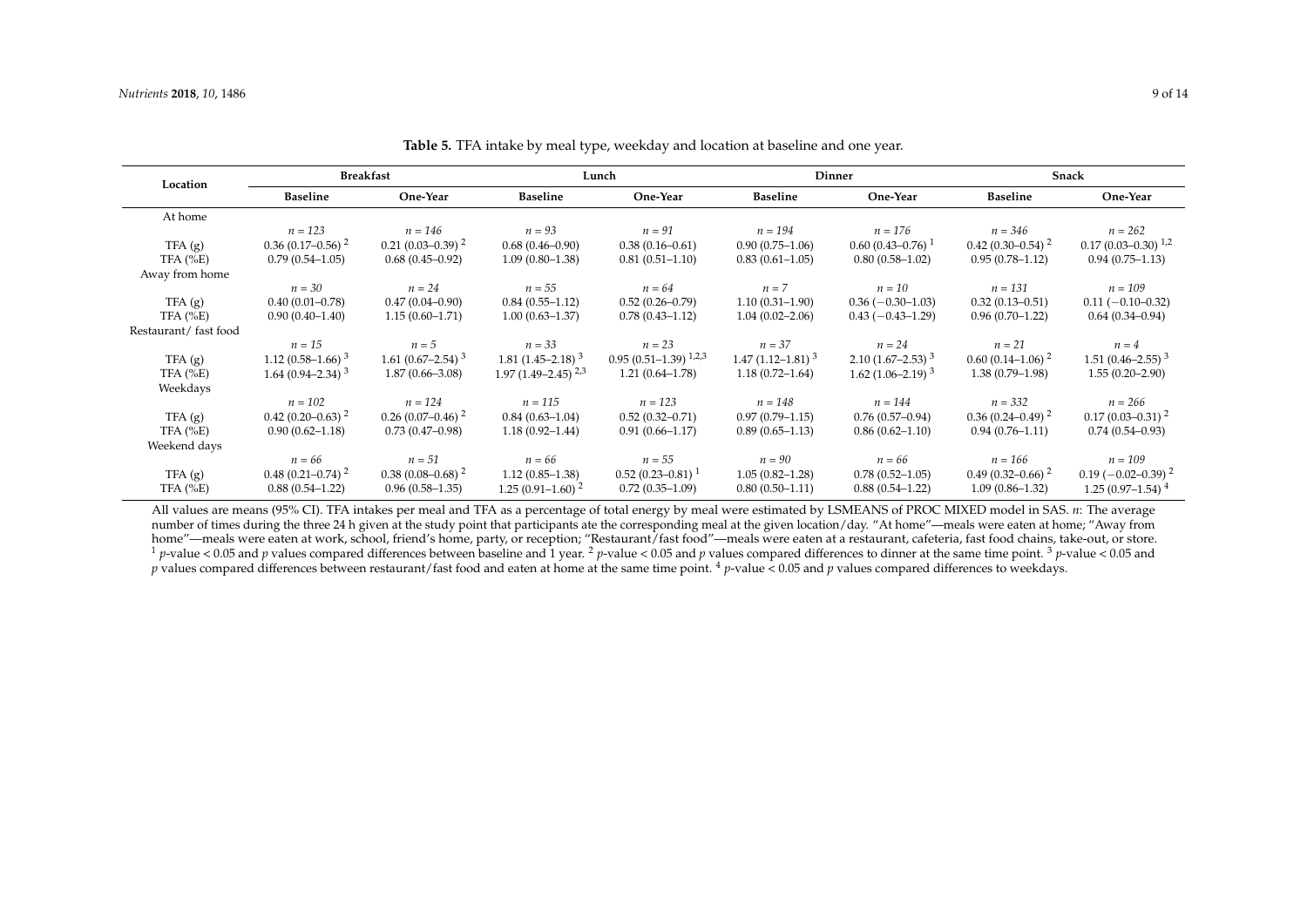#### **4. Discussion**

The present study indicates that the proportion of participants complying with the AHA dietary guidelines for intake of total fat, SFA, and TFA significantly increased after the one-year AHA dietary intervention, by 60%, 800% and 36%, respectively. Correspondingly, significant decreases were observed for daily intake of total fat, SFA, and TFA (both in g/day and as %E). Additionally, SFA intake for all meal types at home decreased significantly. Nevertheless, the SFA intake from a large proportion (79.3%) of participants still exceeded recommended limits.

Dietary SFA intake is not only associated with risk of CVD, but also negatively affects bone mineral density [\[29\]](#page-13-6) and cancer [\[30–](#page-13-7)[34\]](#page-13-8). Foods containing a high proportion of saturated fat include animal products such as cream, cheese, butter, other whole milk dairy products and fatty meats. Certain vegetable products also have high saturated fat content, such as coconut oil and palm kernel oil. Many prepared foods are high in saturated fat content as well, such as pizza, dairy desserts, and sausage. While not all SFA are metabolized the same, detrimental effects of diets rich in total SFA have been widely recognized, and national nutritional guidelines have emphasized the need to replace SFA intakes with unsaturated fats. The implementation strategy currently recommended to achieve the reduction of dietary SFA is to shift from food choices high in saturated fat to those high in polyunsaturated and monounsaturated fats [\[13](#page-12-4)[,14\]](#page-12-5). However, this is not only about a better choice of oils, but about shifting away from some foods to others that may be quite different in taste, texture, and overall dietary pattern. To achieve meaningful SFA reductions, the country requires strong public health policies providing information on SFA content alerting customers to improve their food choices; in addition to consumer education and agreements with food producers to limit the use of SFA.

Dietary TFA can be naturally derived from ruminant-based meat and dairy products, or artificially through partially hydrogenated oils (PHOs) in the food industry and manufacturing processes [\[35\]](#page-13-9). By the late 1990s in the United States, most TFA in the diet (79%) came from PHOs [\[36\]](#page-13-10). In our study, the biggest contributors of TFA were meat, poultry, and fish recipes (12.47% at baseline vs. 18.75% at one year), followed by breads, rolls, biscuits, and other related products (10.75% at baseline vs. 10.70% at one year) (data not shown in table). In the United States, nutritional labelling of TFA content became mandatory in 2006 [\[37\]](#page-13-11). In 2007, New York City (NYC) became the first in the United States to pass a regulatory restriction on PHO use, targeting restaurants. In June 2015, the US Food and Drug Administration (FDA) announced that PHO use in foods would be phased out of the US market by June 2018, as they were not considered safe for consumption [\[38\]](#page-13-12), although companies have now been granted an extension to January 2020 [\[39\]](#page-13-13). Our study showed that the percentage of participants who complied with AHA dietary recommendations, the daily intake of TFA (both  $g/day$  and %E), and TFA intake for dinner and snacks at home, have all improved after the one-year AHA dietary counselling. Education to encourage consumers to further change their dietary patterns and increase healthy cooking at home are needed, and the FDA recommendations to restrict the use of industrially produced TFA in restaurants should be strictly enforced.

PUFAs have usually been shown to be associated with beneficial health effects on CVD. Omega-3 PUFAs have been demonstrated to decrease the production of inflammatory mediators, having a positive effect in obesity, diabetes, and MetS. Moreover, they significantly decrease the appearance of CVD risk factors [\[40](#page-13-14)[–42\]](#page-14-0). As for MUFAs, cumulative evidence indicates that dietary MUFAs prevent or ameliorate MetS and CVD risk by favorably modulating blood lipids, blood pressure and insulin sensitivity [\[43–](#page-14-1)[45\]](#page-14-2). Moreover, the majority of epidemiological data favor the cardioprotective activity of dietary MUFAs [\[43,](#page-14-1)[46\]](#page-14-3). In the present study, we found that intake in grams of MUFA, oleic acid, total PUFA, LA, ALA significantly decreased after the one-year counselling; however, their intake as %E did not decrease. Only the intake as %E of AA decreased significantly. Therefore, the significant decrease as  $g/day$  may be a result of reduced total energy intake. The AHA dietary counselling in our study was based on the 2006 AHA guidelines, which did not include replacing SFA with PUFA, as recommended in the present AHA guideline [\[47\]](#page-14-4). Therefore, we did not observe significant change of unsaturated FAs, except AA, after the one-year counselling.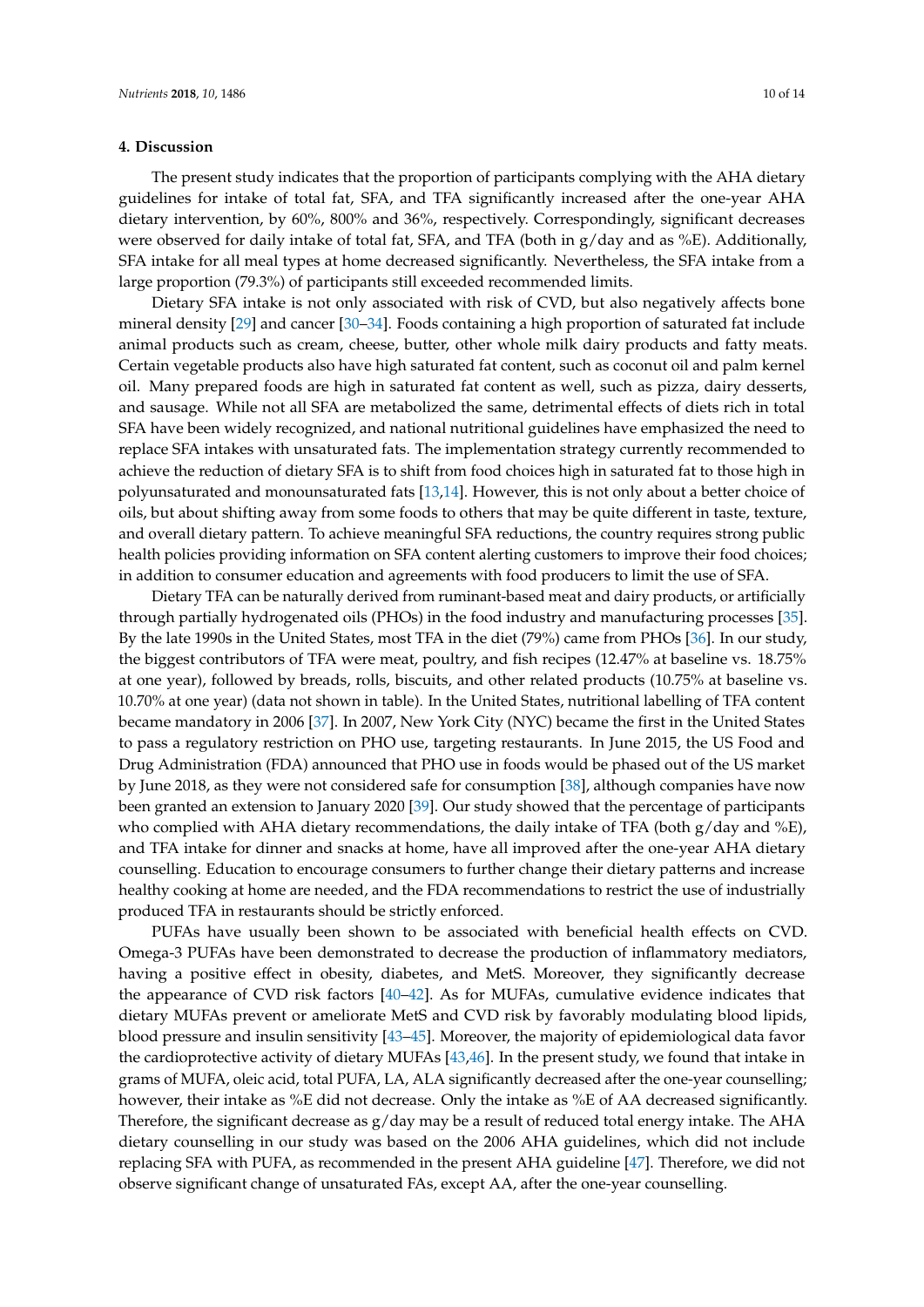One of the strengths of our study is the use of three 24-h dietary recalls, which offers information on intake from individual foods, being more precise than Food Frequency Questionnaires, which include mostly food groups [\[48](#page-14-5)[,49\]](#page-14-6). Additionally, to our knowledge, this is the first study that reports detailed FA intake and evaluates the effect of the AHA dietary counselling among MetS patients. Long-term management of MetS by consumption of a healthy dietary pattern plays an important role in improving health and quality-of-life outcomes. At the same time, we are looking in detail at changes in SFA and TFA in different meal types, meal location, and day of the week, which is an additional strength of our study.

Several limitations should also be considered in light of these results. First, there was no control group without AHA dietary counselling in this investigation, which limited the interpretation of the results. Second, our study was based on the 2006 AHA guidelines, which did not include replacing SFA with PUFA as recommended in the present AHA guidelines. Third, not all SFA generate the same effects. For example, stearic acid has a neutral effect on total cholesterol (TC), LDL-C, and HDL-C, whereas lauric, myristic, and palmitic acids increase TC, LDL-C, and HDL-C, with myristic acid having the most potent hypercholesterolemic effect [\[50](#page-14-7)[–52\]](#page-14-8); the type of saturated fat found in dairy products may be protective for chronic disease [\[53–](#page-14-9)[56\]](#page-14-10). However, we only calculated the data for total SFA intake, and analyzed the change of total SFA. We decided to focus on the effect of AHA diet on total SFA intake in this manuscript as this is the current dietary recommendation, thus, further research is needed. Lastly, our findings were obtained from obese adults with MetS (BMI between 30 and  $40 \text{ kg/m}^2$ ) and the sample size is limited, and therefore it is inadequate for generalization to other populations in the United States.

In conclusion, the one-year AHA dietary counselling increased the proportion of participants complying with the AHA guidelines for dietary intake of total fat, TFA and most prominently SFA, which increased eightfold. However, there is still room for considerable improvement, particularly in levels of SFA intake. Actions that further encourage low-SFA and low-TFA food preparation at home, and strong public health policies that decrease SFA and TFA in restaurants and prepared foods are needed.

**Author Contributions:** Y.M. designed the study; M.Z. conducted the analyses and wrote the draft of initial manuscript; Y.M., D.C., B.O., B.X., Y.L., L.J.M. and A.M.-C. were involved in revising the manuscript. All authors contributed to interpretation of the data and preparation of the manuscript.

**Funding:** This research was supported by grant 5R01HL094575-04 to Yunsheng Ma from the National Heart, Lung, and Blood Institute (NHLBI), and in part by the China Scholarship Council (No. 201706260192) to Miaomiao Zhao as a visiting scholar to UMMS.

**Acknowledgments:** We thank all participants for their dedication to the study.

**Conflicts of Interest:** The authors declare no conflict of interest.

#### **References**

- <span id="page-11-0"></span>1. Angell, S.Y.; Cobb, L.K.; Curtis, C.J.; Konty, K.J.; Silver, L.D. Change in trans fatty acid content of fast food purchases associated with New York City's restaurant regulation: A pre-post study. *Ann. Intern. Med.* **2012**, *157*, 81–86. [\[CrossRef\]](http://dx.doi.org/10.7326/0003-4819-157-2-201207170-00004) [\[PubMed\]](http://www.ncbi.nlm.nih.gov/pubmed/22801670)
- <span id="page-11-1"></span>2. Ruiz-Núñez, B.; Dijck-Brouwer, D.A.; Muskiet, F.A. The relation of saturated fatty acids with low-grade inflammation and cardiovascular disease. *J. Nutr. Biochem.* **2016**, *36*, 1–20. [\[CrossRef\]](http://dx.doi.org/10.1016/j.jnutbio.2015.12.007) [\[PubMed\]](http://www.ncbi.nlm.nih.gov/pubmed/27692243)
- 3. De Souza, R.J.; Mente, A.; Maroleanu, A.; Cozma, A.I.; Ha, V.; Kishibe, T.; Uleryk, E.; Budylowski, P.; Schünemann, H.; Beyene, J.; et al. Intake of saturated and trans unsaturated fatty acids and risk ofall cause mortality, cardiovascular disease, and type 2 diabetes: Systematic review and meta-analysis of observational studies. *BMJ* **2015**, *351*, h3978. [\[CrossRef\]](http://dx.doi.org/10.1136/bmj.h3978) [\[PubMed\]](http://www.ncbi.nlm.nih.gov/pubmed/26268692)
- 4. Nishida, C.; Uauy, R. WHO Scientific Update on health consequences of trans fatty acids: Introduction. *Eur. J. Clin. Nutr.* **2009**, *63*, S1. [\[CrossRef\]](http://dx.doi.org/10.1038/ejcn.2009.13) [\[PubMed\]](http://www.ncbi.nlm.nih.gov/pubmed/19424215)
- <span id="page-11-2"></span>5. Mozaffarian, D.; Stampfer, M.J. Removing industrial trans fat from foods. *BMJ* **2010**, *340*, c1826. [\[CrossRef\]](http://dx.doi.org/10.1136/bmj.c1826) [\[PubMed\]](http://www.ncbi.nlm.nih.gov/pubmed/20395265)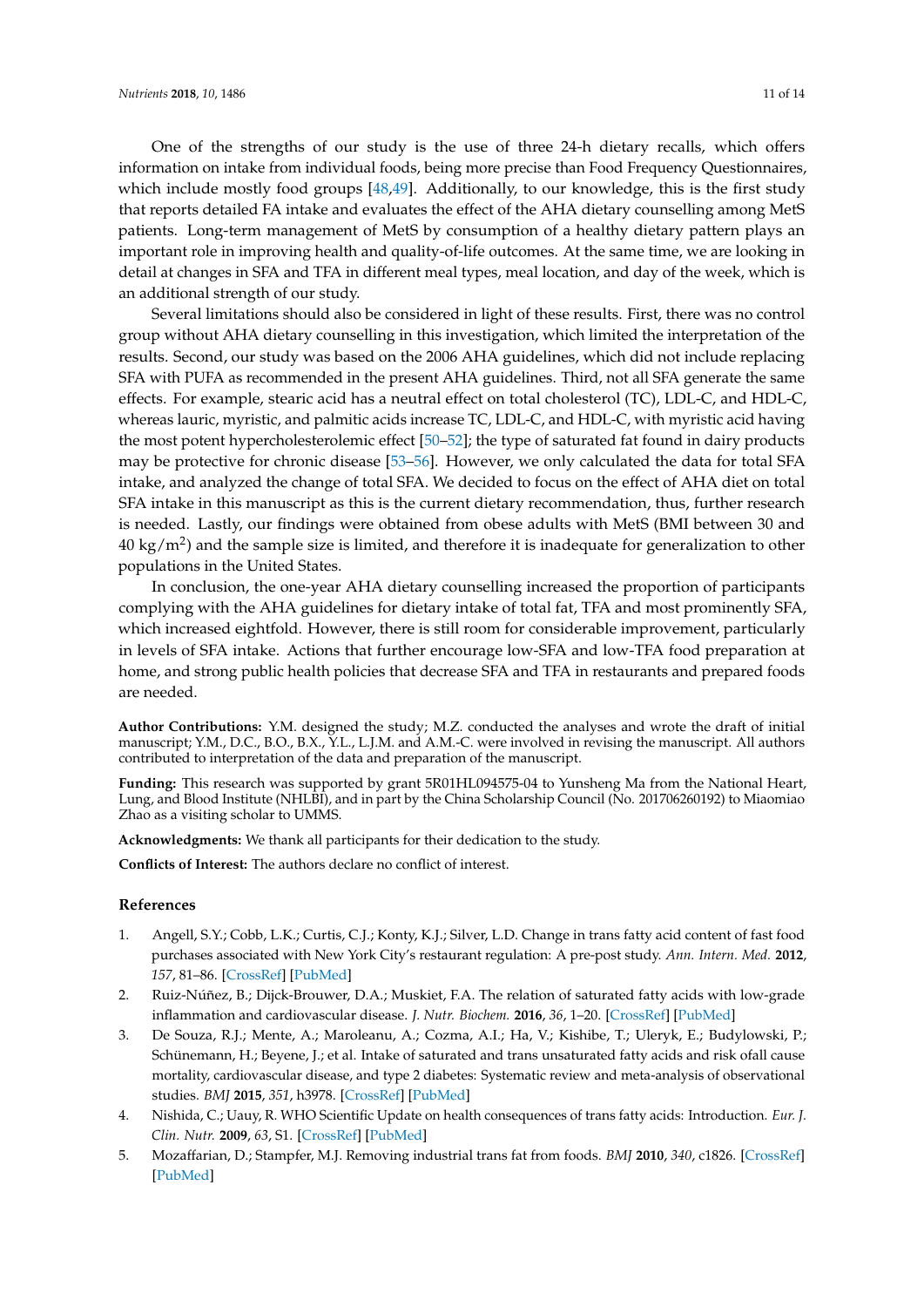- <span id="page-12-0"></span>6. Mozaffarian, D.; Micha, R.; Wallace, S. Effects on coronary heart disease of increasing polyunsaturated fat in place of saturated fat: A systematic review and meta-analysis of randomized controlled trials. *PLoS Med.* **2010**, *7*, e1000252. [\[CrossRef\]](http://dx.doi.org/10.1371/journal.pmed.1000252) [\[PubMed\]](http://www.ncbi.nlm.nih.gov/pubmed/20351774)
- 7. Hooper, L.; Martin, N.; Abdelhamid, A.; Davey Smith, G. Reduction in saturated fat intake for cardiovascular disease. *Cochrane Database Syst. Rev.* **2015**, *6*, CD011737. [\[CrossRef\]](http://dx.doi.org/10.1002/14651858.CD011737) [\[PubMed\]](http://www.ncbi.nlm.nih.gov/pubmed/26068959)
- <span id="page-12-1"></span>8. Bjermo, H.; Iggman, D.; Kullberg, J.; Dahlman, I.; Johansson, L.; Persson, L.; Berglund, J.; Pulkki, K.; Basu, S.; Uusitupa, M.; et al. Effects of n-6 PUFAs compared with SFAs on liver fat, lipoproteins, and inflammation in abdominal obesity: A randomized controlled trial. *Am. J. Clin. Nutr.* **2012**, *95*, 1003–1012. [\[CrossRef\]](http://dx.doi.org/10.3945/ajcn.111.030114) [\[PubMed\]](http://www.ncbi.nlm.nih.gov/pubmed/22492369)
- <span id="page-12-2"></span>9. Farvid, M.S.; Ding, M.; Pan, A.; Sun, Q.; Chiuve, S.E.; Steffen, L.M.; Willett, W.C.; Hu, F.B. Dietary linoleic acid and risk of coronary heart disease: A systematic review and meta-analysis of prospective cohort studies. *Circulation* **2014**, *130*, 1568–1578. [\[CrossRef\]](http://dx.doi.org/10.1161/CIRCULATIONAHA.114.010236) [\[PubMed\]](http://www.ncbi.nlm.nih.gov/pubmed/25161045)
- 10. Guasch-Ferré, M.; Babio, N.; Martínez-González, M.A.; Corella, D.; Ros, E.; Martín-Peláez, S.; Estruch, R.; Arós, F.; Gómez-Gracia, E.; Fiol, M.; et al. PREDIMED Study Investigators Dietary fat intake and risk of cardiovascular disease and all-cause mortality in a population at high risk of cardiovascular disease. *Am. J. Clin. Nutr.* **2015**, *102*, 1563–1573. [\[CrossRef\]](http://dx.doi.org/10.3945/ajcn.115.116046) [\[PubMed\]](http://www.ncbi.nlm.nih.gov/pubmed/26561617)
- 11. Li, Y.; Hruby, A.; Bernstein, A.M.; Ley, S.H.; Wang, D.D.; Chiuve, S.E.; Sampson, L.; Rexrode, K.M.; Rimm, E.B.; Willett, W.C.; et al. Saturated fats compared with unsaturated fats and sources of carbohydrates in relation to risk of coronary heart disease: A prospective cohort study. *J. Am. Coll. Cardiol.* **2015**, *66*, 1538–1548. [\[CrossRef\]](http://dx.doi.org/10.1016/j.jacc.2015.07.055) [\[PubMed\]](http://www.ncbi.nlm.nih.gov/pubmed/26429077)
- <span id="page-12-3"></span>12. Jakobsen, M.U.; O'Reilly, E.J.; Heitmann, B.L.; Pereira, M.A.; Bälter, K.; Fraser, G.E.; Goldbourt, U.; Hallmans, G.; Knekt, P.; Liu, S.; et al. Major types of dietary fat and risk of coronary heart disease: A pooled analysis of 11 cohort studies. *Am. J. Clin. Nutr.* **2009**, *89*, 1425–1432. [\[CrossRef\]](http://dx.doi.org/10.3945/ajcn.2008.27124) [\[PubMed\]](http://www.ncbi.nlm.nih.gov/pubmed/19211817)
- <span id="page-12-4"></span>13. Eckel, R.H.; Jakicic, J.M.; Ard, J.D.; de Jesus, J.M.; Houston-Miller, N.; Hubbard, V.S.; Lee, I.M.; Lichtenstein, A.H.; Loria, C.M.; Millen, B.E.; et al. 2013 AHA/ACC guideline on lifestyle management to reduce cardiovascular risk: A report of the American College of Cardiology/American Heart Association Task Force on Practice Guidelines. *Circulation* **2014**, *129*, S76–S99. [\[CrossRef\]](http://dx.doi.org/10.1161/01.cir.0000437740.48606.d1) [\[PubMed\]](http://www.ncbi.nlm.nih.gov/pubmed/24222015)
- <span id="page-12-5"></span>14. Dietary Guidelines Advisory Committee. Scientific Report of the 2015 Dietary Guidelines Advisory Committee. Available online: <https://www.health.gov/dietaryguidelines/2015-scientific-report/> (accessed on 15 February 2015).
- <span id="page-12-6"></span>15. Jacobson, T.A.; Maki, K.C.; Orringer, C.E.; Jones, P.H.; Kris-Etherton, P.; Sikand, G.; La Forge, R.; Daniels, S.R.; Wilson, D.P.; Morris, P.B.; et al. National Lipid Association Recommendations for Patient Centered Management of Dyslipidemia: Part 2. *J. Clin. Lipidol.* **2015**, *9*, S1–S22. [\[CrossRef\]](http://dx.doi.org/10.1016/j.jacl.2015.09.002) [\[PubMed\]](http://www.ncbi.nlm.nih.gov/pubmed/26699442)
- <span id="page-12-7"></span>16. Rehm, C.D.; Peñalvo, J.L.; Afshin, A.; Mozaffarian, D. Dietary intake among US adults, 1999–2012. *JAMA* **2016**, *315*, 2542–2553. [\[CrossRef\]](http://dx.doi.org/10.1001/jama.2016.7491) [\[PubMed\]](http://www.ncbi.nlm.nih.gov/pubmed/27327801)
- <span id="page-12-8"></span>17. Chen, L.Y.; Qiao, Q.H.; Zhang, S.C.; Chen, Y.H.; Chao, G.Q.; Fang, L.Z. Metabolic syndrome and gallstone disease. *World J. Gastroenterol.* **2012**, *18*, 4215–4220. [\[CrossRef\]](http://dx.doi.org/10.3748/wjg.v18.i31.4215) [\[PubMed\]](http://www.ncbi.nlm.nih.gov/pubmed/22919256)
- <span id="page-12-9"></span>18. Gill, R.M.; Khan, S.A.; Jackson, R.T.; Duane, M. Prevalence of the Metabolic Syndrome in Central and South American Immigrant Residents of the Washington, DC, Area. *J. Nutr. Metab.* **2017**, *2017*, 9531964. [\[CrossRef\]](http://dx.doi.org/10.1155/2017/9531964) [\[PubMed\]](http://www.ncbi.nlm.nih.gov/pubmed/28744376)
- <span id="page-12-10"></span>19. Lovre, D.; Mauvais-Jarvis, F. Trends in Prevalence of the Metabolic Syndrome. *JAMA* **2015**, *314*, 950. [\[CrossRef\]](http://dx.doi.org/10.1001/jama.2015.8625) [\[PubMed\]](http://www.ncbi.nlm.nih.gov/pubmed/26325567)
- <span id="page-12-11"></span>20. Khalfa, A.; Tiali, A.; Zemour, L.; Fatah, A.; Mekki, K. Prevalence of metabolic syndrome and its association with lifestyle and cardiovascular biomarkers among postmenopausal women in western Algeria. *Int. J. Gynaecol. Obstet.* **2017**, *138*, 201–206. [\[CrossRef\]](http://dx.doi.org/10.1002/ijgo.12206) [\[PubMed\]](http://www.ncbi.nlm.nih.gov/pubmed/28494104)
- 21. Nupponen, M.; Pahkala, K.; Juonala, M.; Magnussen, C.G.; Niinikoski, H.; Rönnemaa, T.; Viikari, J.S.; Saarinen, M.; Lagström, H.; Jula, A.; et al. Metabolic syndrome from adolescence to early adulthood: Effect of infancy-onset dietary counseling of low saturated fat: The Special Turku Coronary Risk Factor Intervention Project (STRIP). *Circulation* **2015**, *131*, 605–613. [\[CrossRef\]](http://dx.doi.org/10.1161/CIRCULATIONAHA.114.010532) [\[PubMed\]](http://www.ncbi.nlm.nih.gov/pubmed/25605660)
- 22. Micha, R.; Mozaffarian, D. Trans fatty acids: Effects on metabolic syndrome, heart disease and diabetes. *Nat. Rev. Endocrinol.* **2009**, *5*, 335–344. [\[CrossRef\]](http://dx.doi.org/10.1038/nrendo.2009.79) [\[PubMed\]](http://www.ncbi.nlm.nih.gov/pubmed/19399016)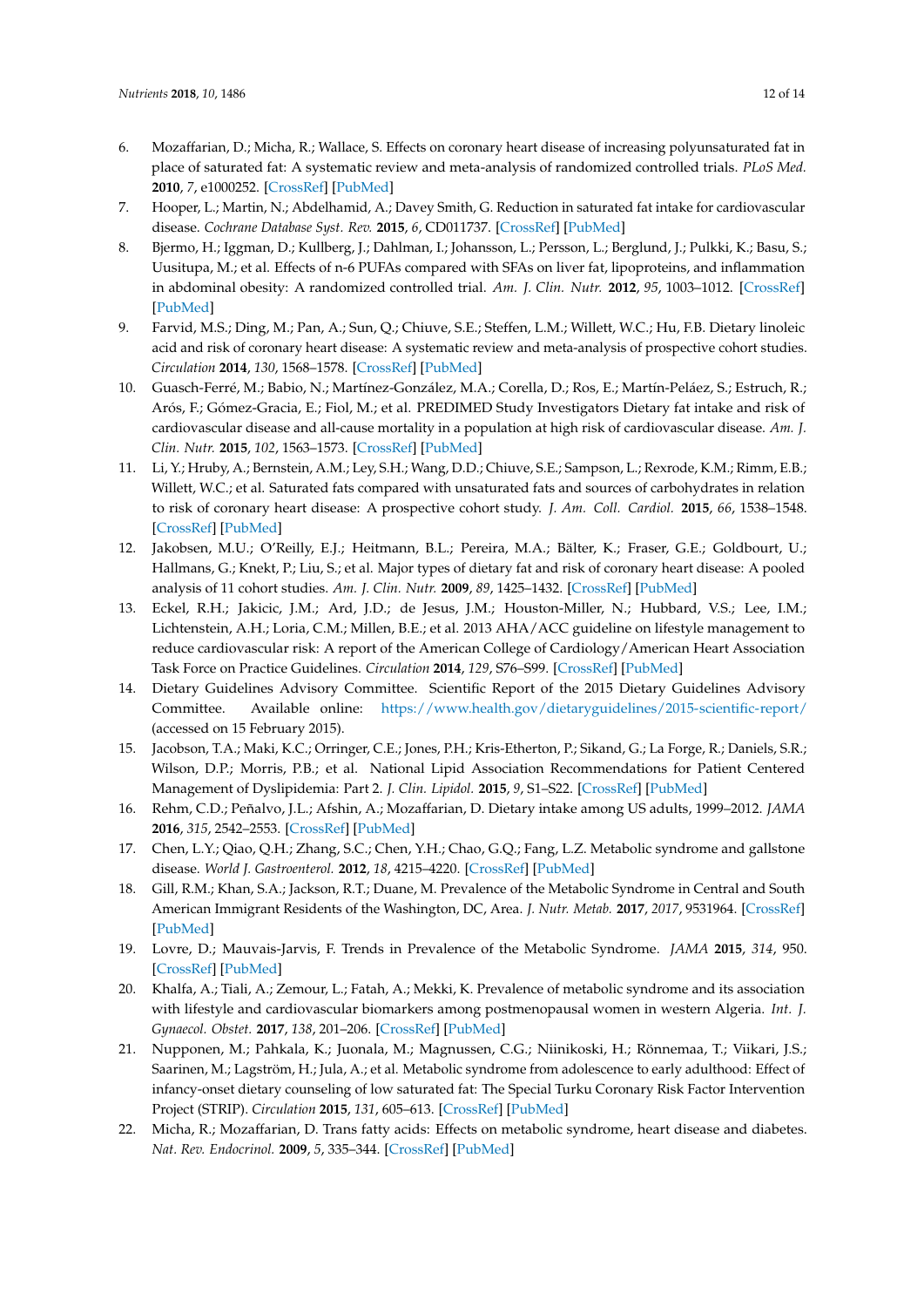- <span id="page-13-0"></span>23. Nettleton, J.A.; Jebb, S.; Risérus, U.; Koletzko, B.; Fleming, J. Role of dietary fats in the prevention and treatment of the metabolic syndrome. *Ann. Nutr. Metab.* **2014**, *64*, 167–178. [\[CrossRef\]](http://dx.doi.org/10.1159/000363510) [\[PubMed\]](http://www.ncbi.nlm.nih.gov/pubmed/25139638)
- <span id="page-13-1"></span>24. Wang, J.; Olendzki, B.C.; Wedick, N.M.; Persuitte, G.M.; Culver, A.L.; Li, W.; Merriam, P.A.; Carmody, J.; Fang, H.; Zhang, Z.; et al. Challenges in sodium intake reduction and meal consumption patterns among participants with metabolic syndrome in a dietary trial. *Nutr. J.* **2013**, *12*, 163. [\[CrossRef\]](http://dx.doi.org/10.1186/1475-2891-12-163) [\[PubMed\]](http://www.ncbi.nlm.nih.gov/pubmed/24345027)
- <span id="page-13-2"></span>25. Grundy, S.M.; Cleeman, J.I.; Daniels, S.R.; Donato, K.A.; Eckel, R.H.; Franklin, B.A.; Gordon, D.J.; Krauss, R.M.; Savage, P.J.; Smith, S.C.; et al. Diagnosis and management of the metabolic syndrome: An American Heart Association/National Heart, Lung, and Blood Institute Scientific Statement. *Circulation* **2005**, *112*, 2735–2752. [\[CrossRef\]](http://dx.doi.org/10.1161/CIRCULATIONAHA.105.169404) [\[PubMed\]](http://www.ncbi.nlm.nih.gov/pubmed/16157765)
- <span id="page-13-3"></span>26. American Heart Association Nutrition Committee; Lichtenstein, A.H.; Appel, L.J.; Brands, M.; Carnethon, M.; Daniels, S.; Franch, H.A.; Franklin, B.; Kris-Etherton, P.; Harris, W.S.; et al. Diet and lifestyle recommendations revision 2006: A scientific statement from the American Heart Association Nutrition Committee. *Circulation* **2006**, *114*, 82–96. [\[CrossRef\]](http://dx.doi.org/10.1161/CIRCULATIONAHA.106.176158) [\[PubMed\]](http://www.ncbi.nlm.nih.gov/pubmed/16785338)
- <span id="page-13-4"></span>27. Ma, Y.; Olendzki, B.C.; Wang, J.; Persuitte, G.M.; Li, W.; Fang, H.; Merriam, P.A.; Wedick, N.M.; Ockene, I.S.; Culver, A.L.; et al. Single-component versus multicomponent dietary goals for the metabolic syndrome: A randomized trial. *Ann. Intern. Med.* **2015**, *162*, 248–257. [\[CrossRef\]](http://dx.doi.org/10.7326/M14-0611) [\[PubMed\]](http://www.ncbi.nlm.nih.gov/pubmed/25686165)
- <span id="page-13-5"></span>28. Schakel, S.F. Maintaining a nutrient database in a changing marketplace: Keeping pace with changing food products-a research perspective. *J. Food Comp. Anal.* **2001**, *14*, 315–322. [\[CrossRef\]](http://dx.doi.org/10.1006/jfca.2001.0992)
- <span id="page-13-6"></span>29. Corwin, R.L.; Hartman, T.J.; Maczuga, S.A.; Graubard, B.I. Dietary saturated fat intake is inversely associated with bone density in humans: Analysis of NHANES III. *J. Nutr.* **2006**, *136*, 159–165. [\[CrossRef\]](http://dx.doi.org/10.1093/jn/136.1.159) [\[PubMed\]](http://www.ncbi.nlm.nih.gov/pubmed/16365076)
- <span id="page-13-7"></span>30. Boyd, N.F.; Stone, J.; Vogt, K.N.; Connelly, B.S.; Martin, L.J.; Minkin, S. Dietary fat and breast cancer risk revisited: A meta-analysis of the published literature. *Br. J. Cancer* **2003**, *89*, 1672–1685. [\[CrossRef\]](http://dx.doi.org/10.1038/sj.bjc.6601314) [\[PubMed\]](http://www.ncbi.nlm.nih.gov/pubmed/14583769)
- 31. Lof, M.; Weiderpass, E. Impact of diet on breast cancer risk. *Curr. Opin. Obstet. Gynecol.* **2009**, *21*, 80–85. [\[CrossRef\]](http://dx.doi.org/10.1097/GCO.0b013e32831d7f22) [\[PubMed\]](http://www.ncbi.nlm.nih.gov/pubmed/19125007)
- 32. Lin, O.S. Acquired risk factors for colorectal cancer. *Methods Mol. Biol.* **2009**, *472*, 361–372. [\[CrossRef\]](http://dx.doi.org/10.1007/978-1-60327-492-0_16) [\[PubMed\]](http://www.ncbi.nlm.nih.gov/pubmed/19107442)
- 33. Crowe, F.L.; Allen, N.E.; Appleby, P.N.; Overvad, K.; Aardestrup, I.V.; Johnsen, N.F.; Tjønneland, A.; Linseisen, J.; Kaaks, R.; Boeing, H.; et al. Fatty acid composition of plasma phospholipids and risk of prostate cancer in a case-control analysis nested within the European Prospective Investigation into Cancer and Nutrition. *Am. J. Clin. Nutr.* **2008**, *88*, 1353–1363. [\[CrossRef\]](http://dx.doi.org/10.3945/ajcn.2008.26369) [\[PubMed\]](http://www.ncbi.nlm.nih.gov/pubmed/18996872)
- <span id="page-13-8"></span>34. Kurahashi, N.; Inoue, M.; Iwasaki, M.; Sasazuki, S.; Tsugane, A.S. Japan Public Health Center-Based Prospective Study Group. Dairy product, saturated fatty acid, and calcium intake and prostate cancer in a prospective cohort of Japanese men. *Cancer Epidemiol. Biomark. Prev.* **2008**, *17*, 930–937. [\[CrossRef\]](http://dx.doi.org/10.1158/1055-9965.EPI-07-2681) [\[PubMed\]](http://www.ncbi.nlm.nih.gov/pubmed/18398033)
- <span id="page-13-9"></span>35. Pérez-Farinós, N.; Dal Re Saavedra, M.Á.; Villar Villalba, C.; Robledo de Dios, T. Trans-fatty acid content of food products in Spain in 2015. *Gac. Sanit.* **2016**, *30*, 379–382. [\[CrossRef\]](http://dx.doi.org/10.1016/j.gaceta.2016.04.007) [\[PubMed\]](http://www.ncbi.nlm.nih.gov/pubmed/27266514)
- <span id="page-13-10"></span>36. US Food and Drug Administration. Revealing Trans Fats. Available online: [https://www.highbeam.com/](https://www.highbeam.com/doc/1G1-109906683.html) [doc/1G1-109906683.html](https://www.highbeam.com/doc/1G1-109906683.html) (accessed on 1 September 2003).
- <span id="page-13-11"></span>37. Rubinstein, A.; Elorriaga, N.; Garay, O.U.; Poggio, R.; Caporale, J.; Matta, M.G.; Augustovski, F.; Pichon-Riviere, A.; Mozaffarian, D. Eliminating artificial trans fatty acids in Argentina: Estimated effects on the burden of coronary heart disease and costs. *Bull. World Health Organ.* **2015**, *93*, 614–622. [\[CrossRef\]](http://dx.doi.org/10.2471/BLT.14.150516) [\[PubMed\]](http://www.ncbi.nlm.nih.gov/pubmed/26478625)
- <span id="page-13-12"></span>38. Allen, K. Partially Hydrogenated Oils and Trans Fats Information for Consumers. Available online: [https://digitalcommons.usu.edu/extension\\_curall/749](https://digitalcommons.usu.edu/extension_curall/749) (accessed on 18 June 2015).
- <span id="page-13-13"></span>39. US Food and Drug Administration. Final Determination Regarding Partially Hydrogenated Oils (Removing Trans Fat). Available online: [https://www.fda.gov/food/ingredientspackaginglabeling/](https://www.fda.gov/food/ingredientspackaginglabeling/foodadditivesingredients/ucm449162.htm) [foodadditivesingredients/ucm449162.htm](https://www.fda.gov/food/ingredientspackaginglabeling/foodadditivesingredients/ucm449162.htm) (accessed on 18 May 2018).
- <span id="page-13-14"></span>40. Tortosa-Caparrós, E.; Navas-Carrillo, D.; Marín, F.; Orenes-Piñero, E. Anti-inflammatory effects of omega 3 and omega 6 polyunsaturated fatty acids in cardiovascular disease and metabolic syndrome. *Crit. Rev. Food Sci. Nutr.* **2017**, *57*, 3421–3429. [\[CrossRef\]](http://dx.doi.org/10.1080/10408398.2015.1126549) [\[PubMed\]](http://www.ncbi.nlm.nih.gov/pubmed/26745681)
- 41. Balk, E.M.; Lichtenstein, A.H. Omega-3 Fatty Acids and Cardiovascular Disease: Summary of the 2016 Agency of Healthcare Research and Quality Evidence Review. *Nutrients* **2017**, *9*, 865. [\[CrossRef\]](http://dx.doi.org/10.3390/nu9080865) [\[PubMed\]](http://www.ncbi.nlm.nih.gov/pubmed/28800093)